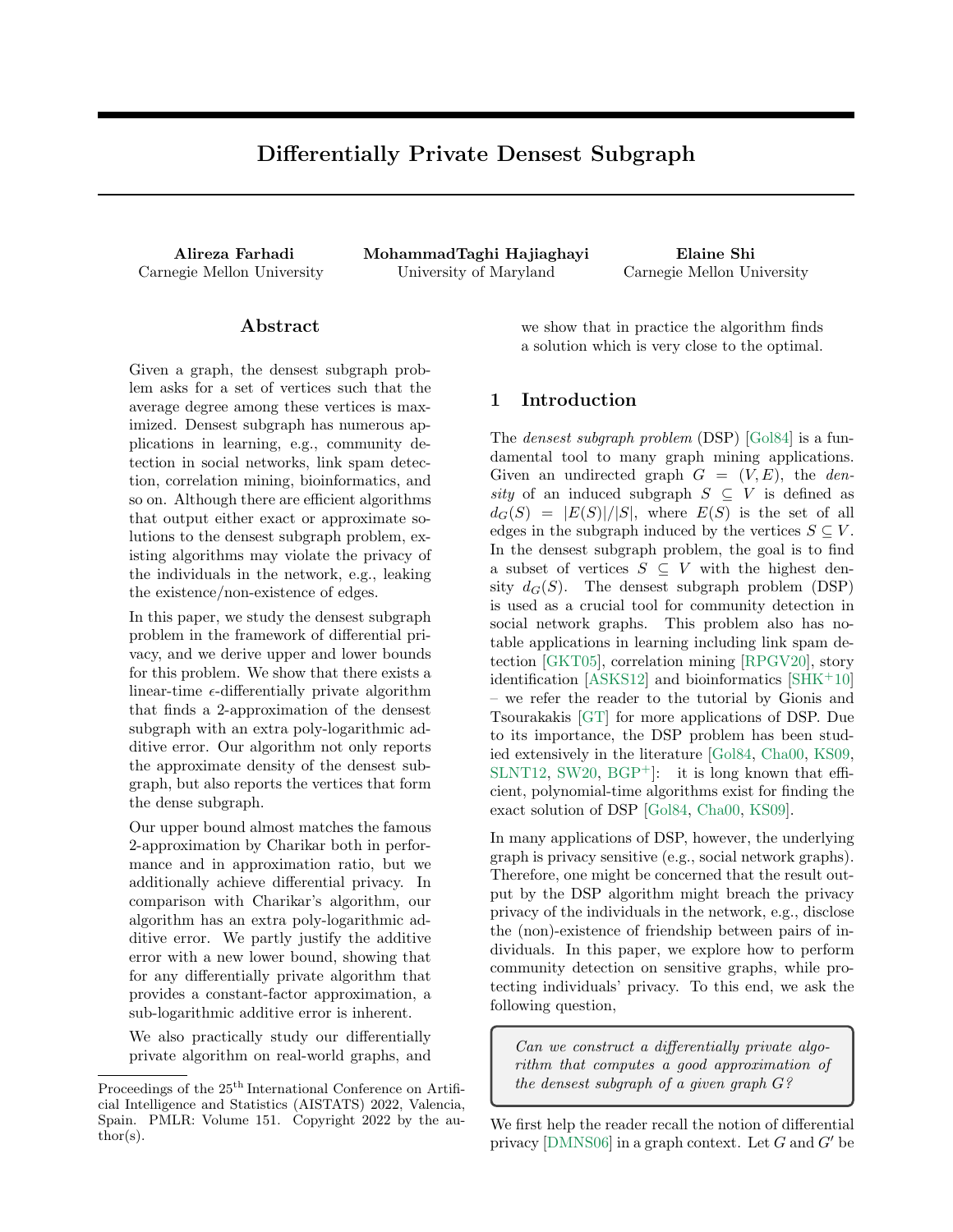two graphs that are identical expect the existence/nonexistence of a single edge. Informally, the differential privacy requires that the outputs of the (randomized) algorithm on  $G$  and  $G'$  are close in distribution. In this way, the output of the algorithm does not reveal meaningful information about the existence of an edge in the graph. Henceforth, we say that two undirected graphs  $G$  and  $G'$  are neighboring if they differ in only one edge. More formally, differential privacy (DP) is defined as follows [\[DMNS06\]](#page-8-5).

**Definition 1.1** (( $\epsilon$ ,  $\delta$ )-Differential Privacy (DP)). Let  $\epsilon > 0$  and  $\delta \in [0, 1]$ . We say that a randomized algorithm Alg achieves  $(\epsilon, \delta)$ -differential privacy or  $(\epsilon, \delta)$ -DP for short, if for any two *neighboring* graphs G and  $G'$ , for any subset  $U$  of the output space,

$$
\Pr[\mathsf{Alg}(G) \in U] \le e^{\epsilon} \cdot \Pr[\mathsf{Alg}(G') \in U] + \delta
$$

Whenever  $\delta = 0$ , we also say that the algorithm satisfies  $\epsilon$ -DP.

For the densest subgraph problem, we assume that the output contains 1) a dense subset of vertices  $S \subseteq V$ ; and 2) an estimate of the density of S. Had we required the algorithm to output only an estimate of max $_{S\subset V}d_G(S)$ , i.e., an estimated density of the densest subgraph, then it would have been easy to devise a DP algorithm: observe that the quantity  $\max_{S \subset V} d_G(S)$  has small global sensitivity, that is, if we flip the existence of a single edge in  $G$ , the quantity max $_{S\subset V} d_G(S)$  changes by at most 1. As a result, we can just use the standard Laplacian mechanism [\[DMNS06\]](#page-8-5) to output a DP estimate with good accuracy. However, we stress that most interesting applications would also want to know the dense community  $S$  — simply knowing an estimate of its density would not be too useful.

The requirement to also report a dense vertex set  $S \subseteq V$  makes it much more challenging to devise a DP algorithm. In our case, none of the off-theshelf DP mechanisms would directly work to the best of our knowledge. First, observe that the output is high-dimensional, and has high global sensitivity as we explain in Appendix A. Therefore, the standard Laplacian mechanism [\[DMNS06,](#page-8-5) [Vah17,](#page-9-4) [DR14\]](#page-8-6) (also called output perturbation) completely fails. Another naïve approach is randomized response [\[War65,](#page-9-5) [Vah17,](#page-9-4) [DR14\]](#page-8-6) (also called input perturbation), i.e., adding some noise to obfuscate the existence of each edge. Unfortunately, as we argue in Appendix A, the randomized response approach gives poor utility. Finally, the exponential mechanism [\[MT07,](#page-8-7) [Vah17,](#page-9-4) [DR14\]](#page-8-6) also fails — not only is it not polynomial-time, the standard analysis gives an error bound as large as  $O(n)$ which makes the result meaningless.

#### 1.1 Our Results and Contributions

We present new upper- and lower-bounds for the differentially private, densest subgraph problem. First, we give a linear-time DP approximation algorithm for the densest subgraph problem. The runtime and accuracy of our algorithm are roughly competitive to the state-of-the-art non-private approximation algorithm by Charikar [\[Cha00\]](#page-8-3). Specifically, let n denote the number of vertices. Our algorithm is linear-time, and achieves  $\epsilon$ -DP and  $(2, O(\frac{1}{\epsilon} \log^{2.5} n))$ approximation — here we have two approximation parameters: the first parameter 2 is the multiplicative approximation ratio, and the second parameter  $O(\frac{1}{\epsilon} \log^{2.5} n)$  is an *additive* error. In comparison, Charikar's famous (non-private) linear-time algorithm achieves  $(2, 0)$ -approximation where the additive error is 0. We justify the extra additive error with a new lower bound, showing that to achieve any constant-multiplicative approximation, some sublogarithmic additive error is unavoidable. Our upperand lower-bound results are stated in the following theorems:

Theorem 1.2 (DP approximation of densest subgraph). Given a graph G, and parameters  $\epsilon > 0$  and  $\sigma \in [0, 1]$ , there exists a linear-time  $\epsilon$ -DP algorithm that succeeds with the probability of  $1 - \sigma$  and outputs  $S \subseteq V$  and an estimate  $d^*$  such that

$$
OPT/2 - O(\frac{1}{\epsilon} \cdot \log^{2.5} n \cdot \log \frac{1}{\sigma}) \le d_G(S) \le OPT,
$$
  
and  $|d^* - d_G(S)| \le O(\frac{1}{\epsilon} \cdot \log^{2.5} n \cdot \log \frac{1}{\sigma})$ 

where  $OPT$  is the true density of the densest subgraph.

<span id="page-1-0"></span>Theorem 1.3 (Lower bound on additive error for DP densest subgraph). Let  $\alpha > 1$ ,  $\epsilon > 0$  be arbitrary constants,  $\exp(-n^{0.49}) < \sigma < 0.000001$ .  $\min(1, \epsilon, \exp(-\epsilon)), \text{ and } 0 \leq \delta \leq \frac{\sigma \epsilon}{\log \frac{1}{4\sigma}}.$  Then, there exists a sufficiently small  $\beta = \Theta\left(\frac{1}{\alpha}\sqrt{\frac{1}{\epsilon}\log \frac{1}{\sigma}}\right)$  such that there does not exist an  $(\epsilon, \delta)$ -DP mechanism that achieves  $(\alpha, \beta)$ -approximation with  $1 - \sigma$  probability.

Note that our upper bound achieves  $\epsilon$ -DP, and our lower bound works even for  $(\epsilon, \delta)$ -DP. This makes both our upper- and lower-bounds stronger. The proof of Theorem [1.3](#page-1-0) is available in Appendix E. Finally, we conclude the paper in Section [5](#page-6-0) by demonstrating the performance of our algorithm on real-world datasets. We show that in practice, our algorithm achieves a very accurate solution, even for small choices of the privacy parameter  $\epsilon$ .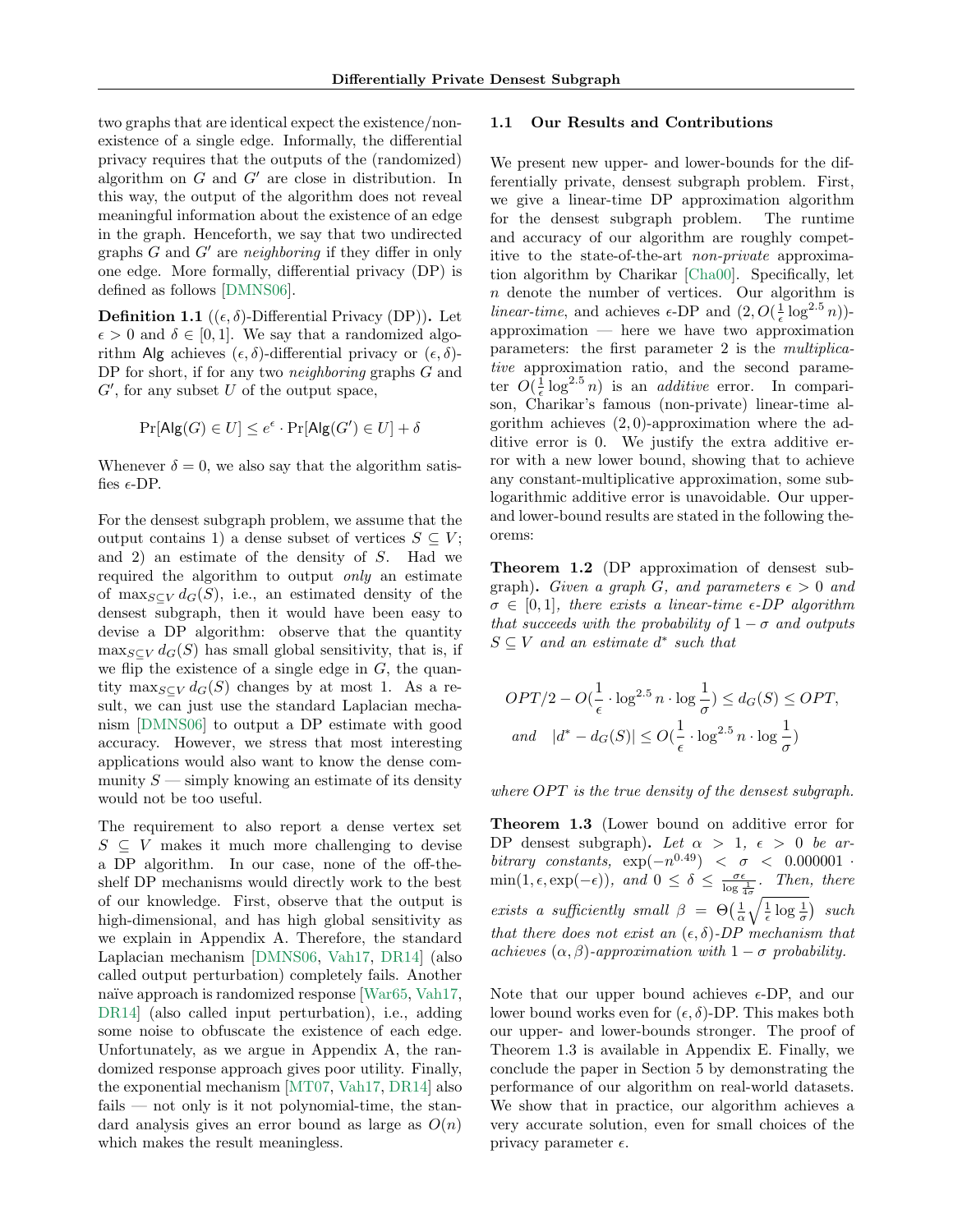#### <span id="page-2-0"></span>1.2 Technical Highlight

To see the intuition behind our final algorithm, it helps to break it down into several intermediate steps, to see how the various techniques are eventually woven together.

Background on Charikar's famous algorithm. Our algorithm is inspired by a work of Charikar [\[Cha00\]](#page-8-3). Charikar [\[Cha00\]](#page-8-3) shows that a simple greedy algorithm can achieve a multiplicative approximation ratio of 2 for DSP. The greedy algorithm is as follows. Let  $G = (V, E)$  be an undirected graph. Initially, let  $S := V$ , i.e., S is initalized to the set of all vertices. At each iteration, the algorithm finds a vertex  $v_{\text{min}} \in S$  with the minimum degree in the graph induced by the vertices of S, and removes  $v_{\text{min}}$  from S. Consider an algorithm that repeats the aforementioned procedure until the set S becomes empty. From all of the sets S encountered during the execution of the algorithm, the algorithm returns the one with the highest density. Charikar proved that this simple greedy algorithm achieves an approximation ratio of 2.

Warmup idea: a quadratic-time DP algorithm. Our first idea is as follows. In Charikar's algorithm, in each iteration, all residual vertices  $v \in S$  examine their degree within the subgraph induced by  $S$  — henceforth we call the the degree of  $v$  in the subgraph induced by S the residual degree of v. Charikar's algorithm picks the  $v$  with the minimum residual degree and removes it from S. Our idea is to replace the residual degree with a noisy, DP counterpart. Unfortunately, naïvely adding independent noise to the true residual degree in each of the  $n$  iterations would result in an  $n$ -fold loss in error given a fixed privacy budget  $\epsilon$  (however the loss can be reduced to  $\sqrt{n}$  if we allowed  $(\epsilon, \delta)$ -DP rather than  $\epsilon$ -DP and used the advanced composition theorem [\[DRV10,](#page-8-8) [Vah17,](#page-9-4) [DR14\]](#page-8-6)).

Our idea is to rely on the elegant DP prefix sum mechanism by Dwork et al. [\[DNPR10\]](#page-8-9) and Chan, Shi, and Song [\[CSS10,](#page-8-10) [CSS11\]](#page-8-11). Specifically, we can think of the problem as follows.

- Initially, every vertex computes its noisy total degree using the standard Laplacian mechanism. Although there are n vertices, we only need to add noise of constant average magnitude by using parallel composition.
- Next, every vertex  $u$  still remaining in  $S$  maintains a noisy counter to keep track of roughly how many of its direct neighbors have departed (i.e., have been removed from  $S$ ). If we subtract this value

from the vertex's noisy total degree, we get an estimate of its residual degree in the subgraph induced by  $S$ .

Therefore, the problem boils down to how to have every residual vertex v maintain a noisy counter of how many of its neighbors have departed. Imagine that every time a neighbor of  $v$  departs, a value of 1 is accumulated to v's counter; and every time a non-neighbor of u departs,  $\theta$  is accumulated to v's counter. Using the elegant DP prefix sum mechanism by Dwork et al. [\[DNPR10\]](#page-8-9) and Chan et al. [\[CSS10,](#page-8-10) [CSS11\]](#page-8-11), we can report  $v$ 's noisy counter value at any time step, incurring only  $O(\frac{1}{\epsilon} \cdot \text{poly}\log n)$  error with all but negligible probability. The noisy counter values and the vertices' noisy degrees are then used to determine which vertex is to depart next. Further, although it seems like there are  $n$  counters, using parallel composition, we need not incur extra loss in the privacy budget due to the *n* counters.

By extending Charikar's proof (which we omit in this short roadmap), we can prove that this warmup algorithm achieves the desired  $(2, \frac{1}{\epsilon} \cdot \text{poly}\log n)$ approximation. In particular, the error of the prefix sum mechanism directly contributes to the additive error term. Unfortunately, the warmup algorithm incurs  $\Theta(n^2)$  runtime, since we need to update  $O(n)$  noisy counters in each of the n iterations.

Making it quasilinear time. Our final goal is to get an  $O(m+n)$ -time algorithm where m denotes the number of edges and *n* denotes the number of vertices. However, as an important stepping stone, let us first consider how to make it *quasilinear* time in  $m + n$ . The key observation is that when the graph is sparse, updates to the vertices' noisy counters (realized by the prefix sum mechanisms) are also sparse. Most of the  $n^2$  updates come with an input 0, and only m of them come with an input of 1. Our idea is therefore to avoid triggering updates when the input is 0.

While the intuition seems simple, realizing this idea differentially privately is actually tricky since we need to avoid consuming too much privacy budget. At a very high level, each vertex  $v \in S$  keeps track of a noisy outstanding counter  $\mathsf{Cnt}(v)$  of the number of its neighbors that departed recently, but have not been accumulated into the prefix sum mechanism yet. When a vertex  $u$  gets removed from  $S$ , it informs its neighboring vertices to update their noisy outstanding counters. At this moment, each vertex  $v$  also checks if its noisy outstanding counter  $\mathsf{Cnt}(v)$  has exceeded some predetermined polylogarithmic noisy threshold — if so, it accumulates the current outstanding counter into its prefix sum mechanism, and resets  $\mathsf{Cnt}(v)$  to 0.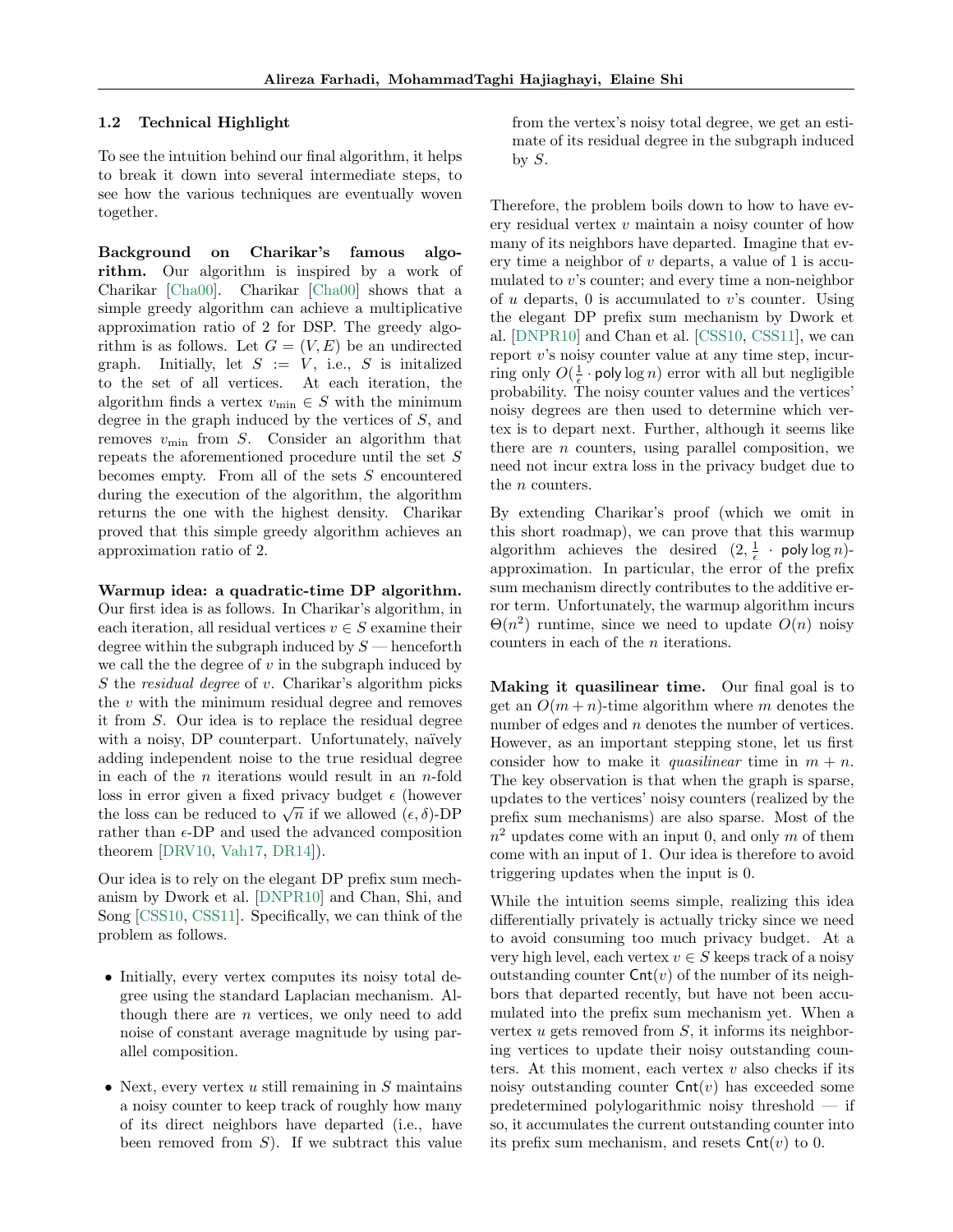The key technical challenge here is that we would be invoking with high probability the total of  $O(m)$  updates to the vertices' noisy outstanding counters, but we cannot afford an  $O(m)$ -fold loss in the privacy budget (or equivalently, an  $O(m)$ -fold loss in error when the privacy budget is fixed). To resolve this problem, our idea is in spirit reminiscent of the sparse-vector technique  $[DNR^+09, RR10, HR10].$  $[DNR^+09, RR10, HR10].$  $[DNR^+09, RR10, HR10].$  $[DNR^+09, RR10, HR10].$  $[DNR^+09, RR10, HR10].$  $[DNR^+09, RR10, HR10].$  We show that we can reduce the privacy analysis of our algorithm to the standard sparse-vector technique. See the subsequent "proof techniques" paragraph regarding the technical challenges in the analysis and proof.

Final touches: making it linear time. The above algorithm can be implemented in  $O(m + n) \log n$  time if we use a Fibonacci heap to store the residual vertices based on their residual degree (i.e., degree in the graph induced by  $S$ ). To make the algorithm linear time, we discretize vertices residual degree into polylogarithmically sized regions, and place each vertex in a corresponding bucket based on its residual degree.

Using an idea inspired by Charikar [\[Cha00\]](#page-8-3), one can show that if a vertex is removed from the  $k$ -th bucket in the current iteration, then, in the next iteration, we only need to sequentially look at the  $(k-1)$ -th,  $k$ -th, and  $(k + 1)$ -th, ... buckets. Moreover, within each bucket, all vertices are treated as having roughly the same degree, and we do not further differentiate them in picking the next vertex to remove from S. Using appropriate data structures to store the buckets and the vertices within the buckets, we can eventually obtain a DP-algorithm that completes in  $O(m + n)$ runtime. Here, the discretization due to bucketing introduces some additive polylogarithmic error, but asymptotically we still preserve the  $(2, O(\frac{1}{\epsilon} \log^{2.5} n))$ approximation as before. We defer the detailed algorithm and analysis to Section [4.](#page-6-1)

Proof techniques. Proving our algorithm DP turns out to be rather non-trivial. Specifically, our algorithm is not a simple sequential composition of the various underlying building blocks (e.g., prefix sum mechanism, and outstanding counter threshold queries). Therefore, we cannot simply analyze each building block separately and then use standard composition theorems to get the desired DP guarantees. The problem is that the building blocks are interleaved in an adaptive way: the outcome of one step of the prefix sum mechanism corresponding to some vertex will affect the input to the next step of some outstanding counter query, which will then affect the input to the next step of prefix sum mechanism. Despite the complex and adaptive nature of our algorithm, we show that the privacy analysis of our algorithm can be reduced the privacy bounds of sparse-vector-technique.

The actual proof is involved and we defer the detailed exposition to Appendix C.1, Appendix C.2, and Appendix D. All the missing proofs are available in the appendices with the same Theorem number.

#### 1.3 Additional Related Work

Differentially private algorithms for graphs. Early works on differentially private graph algorithms focused on computing simple statistics from graphs. The elegant work by Nissim et al. [\[NRS07\]](#page-8-14) was the first to apply the DP notion to graph computations. Specifically, they showed how to release the cost of minimum spanning tree and the number of triangles in a graph. The work by Karwa et al. [\[KRSY14\]](#page-8-15) extended triangle counting to counting other subgraph structures differentially privately. The work by Hay et al. [\[HLMJ09\]](#page-8-16) considered how to release degree distribution while preserving DP. Other works consider how to release the answers to all queries belonging ot some class on a given graph. For example, Gupta, Roth, and Ullman [\[GRU12\]](#page-8-17) consider how to compute a private synthetic data structure for answering all cut queries with  $O(n^{1.5})$  error where *n* denotes the number of vertices. Gupta, Hardt, Roth, and Ullman show how to release the cut function on arbitrary graphs [\[GHRU11\]](#page-8-18).

Closely related work. Our DSP problem can be viewed as a combinatorial optimization problem. To the best of our knowledge, there exist few works that consider how to solve combinatorial optimization problems differentially privately in graphs. The first such work was the elegant work by Gupta et al.  $[\text{GLM}^+10]$ . They showed polynomial-time DP algorithms for approximating the min-cut and vertex cover problem. For min-cut, their solution can report the vertices on both sides of the cut. However, for vertex cover, their algorithm cannot report the exact set of vertices in the vertex cover  $\sim$  instead, it outputs a permutation of vertices, and if one knows the set of edges, one can recover a good vertex cover from this permutation.

Other notions of privacy. In this paper, we consider the notion of edge differential privacy in graphs, which was a standard notion adopted in various prior works [\[GLM](#page-8-19)<sup>+</sup>10, [GHRU11,](#page-8-18) [GRU12,](#page-8-17) [NRS07,](#page-8-14) [KRSY14,](#page-8-15) [HLMJ09\]](#page-8-16). Some works study stronger notions. For example, Kasiviswanathan et al. [\[KNRS13\]](#page-8-20) and Blocki et al. [\[BBDS13\]](#page-7-2) investigate the notion of node differential privacy, where neighboring graphs are defined as two graphs that differ in one node rather than one edge. Gehrke et al. [\[GLP11\]](#page-8-21) explore a different strengthening of differential privacy for social network graphs. An interesting future work direction is to understand whether we can design accurate DSP algorithms that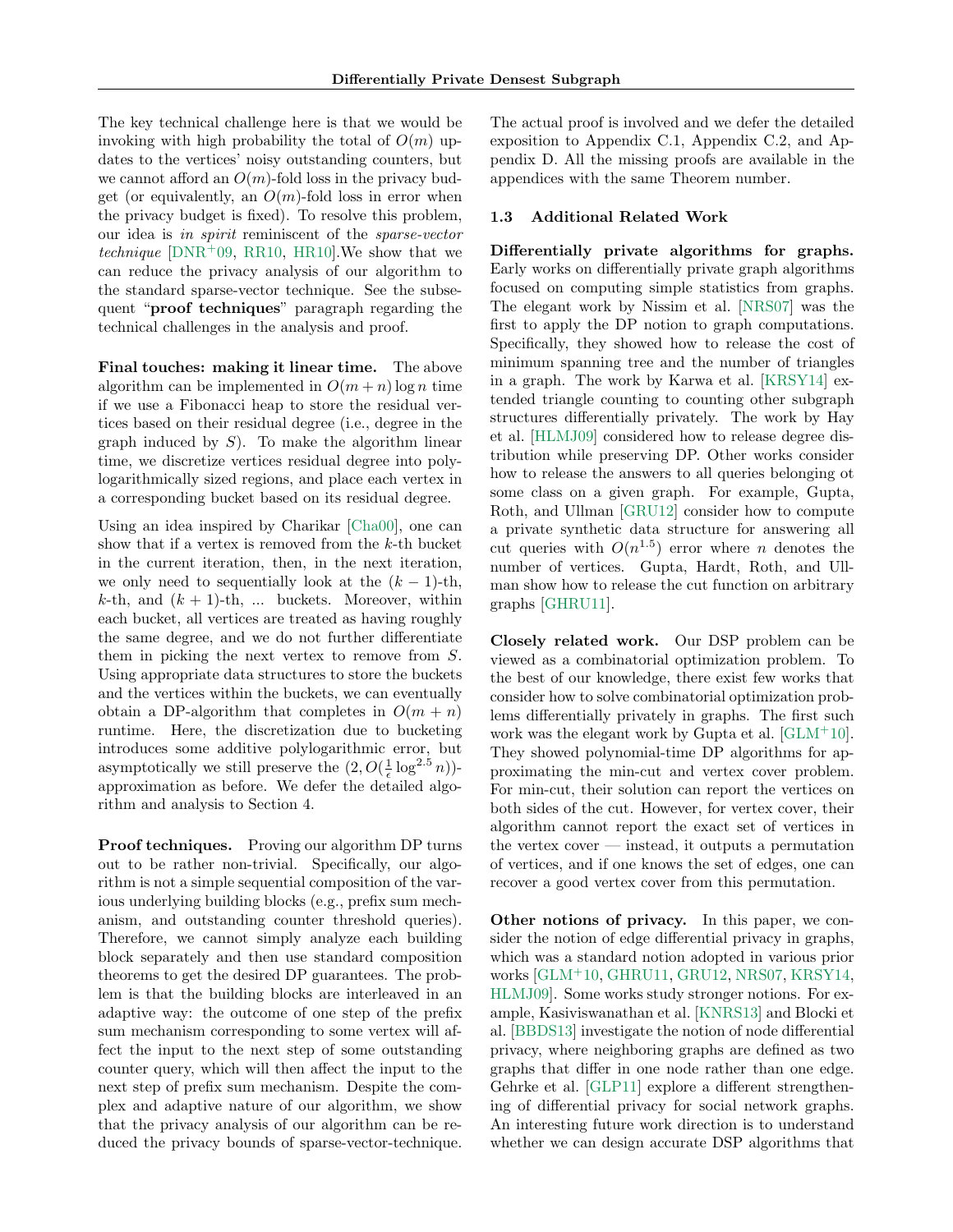satisfy these strengthened notions of privacy.

Concurrent work of Nguyen and Vullikanti [\[NV21\]](#page-9-7). In the independent and concurrent work, Nguyen and Vullikanti designed a  $(\epsilon, \delta)$ -DP algorithm for the densest subgraph. Their  $(\epsilon, \delta)$ -DP algorithm is less secure than our  $\epsilon$ -DP algorithm since for our algorithm we have  $\delta = 0$ . We also show in section [5](#page-6-0) that in practice, our algorithm achieves a significantly more accurate solution in comparison to Nguyen and Vullikanti. It is also worth mentioning that while our algorithm runs in a linear-time, it is not clear whether the algorithm proposed by Nguyen and Vullikanti can be realized in a linear work. In fact, the algorithm SEQDENSEDP introduced in their paper [\[NV21\]](#page-9-7) has a quadratic running time. Nguyen and Vullikanti also provide a similar sub-logarithmic lower bound on the additive error of any differentially private algorithm. They also consider a PRAM version of their algorithm, while our algorithm is in the RAM model.

### 2 Preliminaries

#### 2.1 Densest Subgraph

We define the densest subgraph problem [\[Gol84,](#page-8-0) Cha00. Let  $G = (V, E)$  be an undirected graph and  $S \subseteq V$ . We define  $E(S)$  to be the edges induced by S, i.e.,  $E(S) := \{(i, j) \in E : i, j \in S\}.$ 

**Definition 2.1.** Let  $S \subseteq V$ . We define the density  $d(S)$  of the subset S to be  $d(S) := \frac{|E(S)|}{|S|}$ . We define the density  $d(G)$  of the undirected graph  $G(V, E)$  to be  $d(G) := \max_{S \subset V} d(S)$ .

Observe that  $2d(S)$  is simply the average degree of the subgraph induced by S.

We next define the notion of approximation we use to measure the algorithm's utility.

Definition 2.2 (Approximation algorithm for densest subgraph). Given an undirected graph  $G = (V, E)$ , we want to design a randomized algorithm Alg that outputs 1) a subset of vertices  $S^* \subseteq V$  which is an estimate of the densest subgraph; and 2) a noisy density  $d^*$ , which is an estimate of  $d(G)$ . Let  $\alpha \geq 1, \beta > 0$ , and  $\sigma \in (0, 1]$ . Such an algorithm Alg is said to achieve  $(\alpha, \beta)$ -approximation with  $1 - \sigma$  probability, iff with  $1 - \sigma$  probability, the following hold:

- 1.  $d(S^*) \geq d(G)/\alpha \beta$ , i.e., the algorithm outputs a dense set  $S^*$  whose (true) density is close to  $d(G)$ ; and
- 2.  $|d^* d(S^*)| \leq \beta$ , i.e., the estimated density  $d^*$  is close to the true density of the reported subgraph  $S^*$ .

As mentioned in Section [1,](#page-0-0) we consider edge differential privacy in this paper. We say that two undirected graphs  $G$  and  $G'$  are neighboring if the adjacency matrix of  $G$  and  $G'$  differ in only one entry (i.e.,  $G$  and  $G'$  are the same except for the existence/non-existence of a single edge). The notion of  $(\epsilon, \delta)$ -differential privacy and  $\epsilon$ -differential privacy were formally defined in Section [1.](#page-0-0)

#### 2.2 Mathematical Tools

We define the symmetric geometric distribution  $[BV18, SCR+11]$  $[BV18, SCR+11]$  $[BV18, SCR+11]$  which can be viewed as a discrete version of the standard Laplacian distrubtion [\[DMNS06\]](#page-8-5).

Definition 2.3 (Symmetric geometric distribution). Let  $\gamma > 1$ . The symmetric geometric distribution  $Geom(\gamma)$  takes integer values such that the probability mass function at k is  $\frac{\gamma-1}{\gamma+1} \cdot \gamma^{-|k|}$ .

We shall assume that sampling from the symmetric geometric distribution takes constant time. How to sample such noises was discussed in detail in earlier works on differential privacy [\[BV18\]](#page-7-3).

The global sensitivity of a function  $f(I)$ , denoted  $\Delta_f$ , is defined as follows:

$$
\Delta_f := \max_{\mathbf{I},\mathbf{I}' \text{neighbouring}} |f(\mathbf{I}) - f(\mathbf{I}')|_1
$$

The following fact about the geometric mechanism (which is equivalent to a discrete version of the Laplacian mechanism) was shown in previous works [\[DMNS06,](#page-8-5) [DNPR10,](#page-8-9) [CSS10,](#page-8-10) [CSS11,](#page-8-11) [BV18\]](#page-7-3).

Fact 1 (Geometric mechanism). The geometric mechanism  $f'(\mathbf{I}) := f(\mathbf{I}) + \mathsf{Geom}(\exp(\epsilon/\Delta_f))$  satisfies  $\epsilon$ -DP. Moreover, for  $\sigma \in (0,1)$ , for any input **I**, the error  $|f'(\mathbf{I}) - f(\mathbf{I})|$  is upper bounded by  $O(\frac{\Delta_f}{\epsilon} \cdot \log \frac{1}{\sigma})$  with probability  $1 - \sigma$ .

#### 2.3 Building Block: Differentially Private Prefix Sum Mechanism

Dwork et al. [\[DNPR10\]](#page-8-9) as well as Chan, Shi, and Song [\[CSS10,](#page-8-10) [CSS11\]](#page-8-11) suggest a DP prefix sum mechanism. Initially, the mechanism is initialized with N, which is an upper bound on the total number of values that will arrive, and at the time of initialization, the mechanism's output is defined to be 0. Next, a sequence of at most  $N$  integer values arrive one by one, and the value that arrives at time  $t \in [N]$  is denoted  $x_t$ . In every time step t, the mechanism outputs an estimate PSum<sub>t</sub> of the prefix sum  $\sum_{t' \leq t} x_{t'}$ . The term err $_t := |\mathsf{PSum}_t - \sum_{t' \leq t} x_{t'}|$  measures the *error* of the estimate at time  $t$ . We refer the reader to Appendix B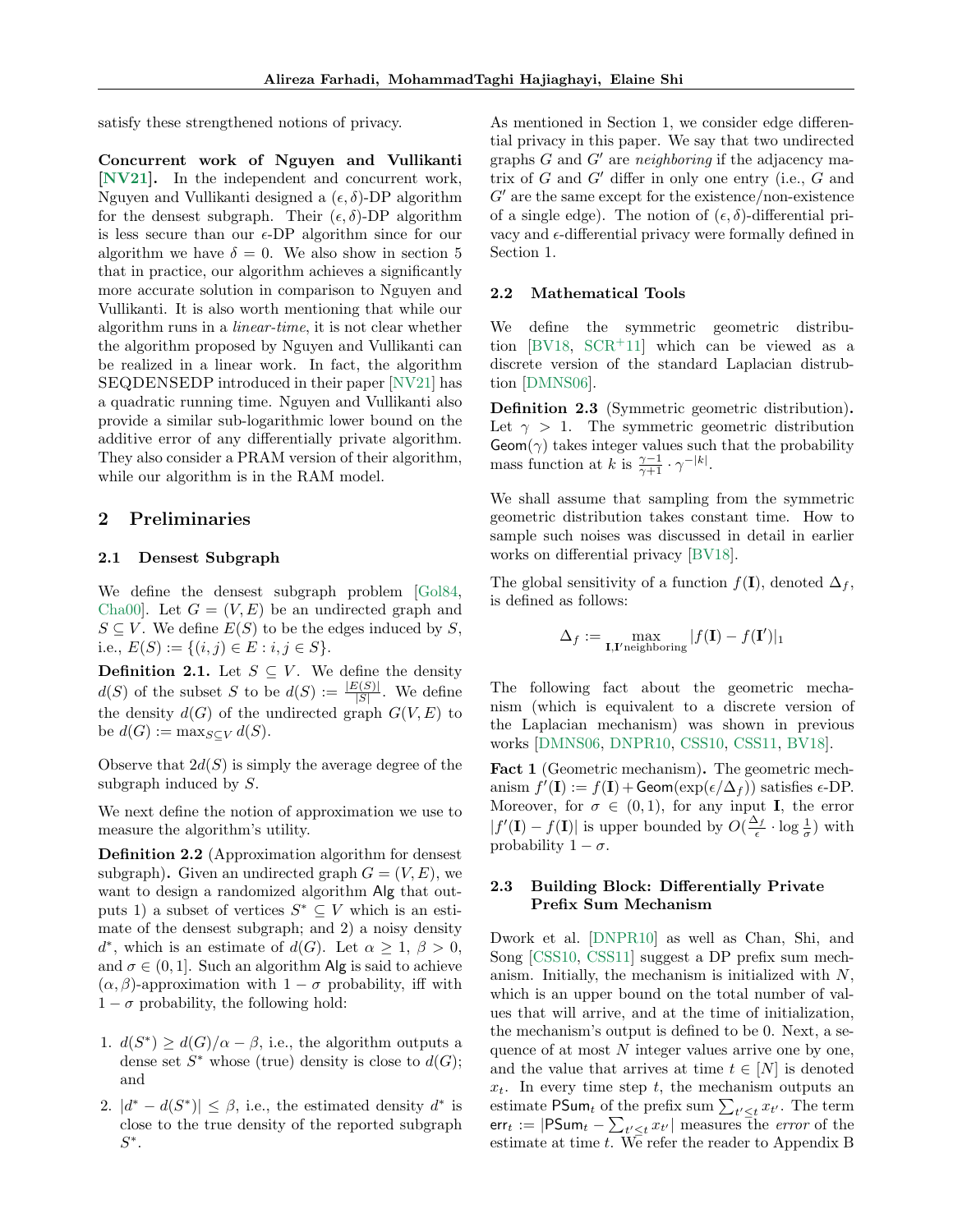<span id="page-5-1"></span>

| Network                           | Nodes         | Edges           | <b>Baseline Solution</b> | Description                                                                  |
|-----------------------------------|---------------|-----------------|--------------------------|------------------------------------------------------------------------------|
| ca-Astro [LK14]<br>ca-GrQc [LK14] | 18771<br>5241 | 198050<br>14484 | 29.554<br>22.3913        | Collaboration net. arXiv Astro Phy.<br>Collaboration net. arXiv General Rel. |
| musae_DE [LK14]                   | 9498          | 153138          | 39.0157                  | Social net. of Twitch (DE)                                                   |
| musae ENGB [LK14]                 | 7126          | 35324           | 11.9295                  | Social net. of Twitch (GB)                                                   |
| socfb-Amherst41 [RA15]            | 2235          | 90954           | 54.5489                  | Social net. of Facebook (Amherst)                                            |
| socfb-Auburn71 [RA15]             | 18448         | 973918          | 84.9551                  | Social net. of Facebook (Auburn)                                             |

Table 1: General statistics of 6 networks used in our experiments.

<span id="page-5-3"></span>

| <b>Network</b>  |         | Our work Nguyen and Vullikanti |
|-----------------|---------|--------------------------------|
| ca-Astro        | 0.069   | 12.48                          |
| $ca-GrQc$       | 0.003   | 0.96                           |
| musae DE        | 0.034   | 3.36                           |
| musae ENGB      | 0.007   | 1.8                            |
| socfb-Amherst41 | < 0.001 | 0.21                           |
| socfb-Auburn71  | 0.137   | 12.24                          |

Table 2: Running time of DP algorithms. All running times are reported in seconds.

for more information about the prefix sum mechanism. The earlier works prove the following theorem about such a DP prefix-sum mechanism:

Theorem 2.4 (DP prefix-sum mechanism [\[DNPR10,](#page-8-9) [CSS10,](#page-8-10) [CSS11\]](#page-8-11)). There is an  $\epsilon$ -adaptive-DP prefixsum mechanism satisfying the above syntax, and moreover,

- 1. for any fixed  $t \in [N]$  and  $\sigma \in (0,1)$ , with proba*bility*  $1 - \sigma$ ,  $\textsf{err}_t < O(\frac{1}{\epsilon} \cdot \log^{1.5} N \cdot \log \frac{1}{\sigma}).$
- 2. making n updates to the prefix-sum mechanism takes total time  $O(n)$ , that is, the average time per update is  $O(1)$ .

### 3 A Quasilinear-Time Scheme

#### <span id="page-5-0"></span>3.1 Detailed Construction

We first describe an algorithm that runs in time quasilinear in  $m + n$  where m denotes the number of edges and  $n$  denotes the number of vertices. The intuition behind our algorithm has been explained in Section [1.2.](#page-2-0) Later in Section [4,](#page-6-1) we describe how to improve the algorithm's runtime to  $O(m + n)$ .

Running it in quasilinear time. In the above algorithm, if we run Line  $(4e)$  naïvely as is, it will require  $\Omega(n^2)$  time. However, with an additional data structure trick, we can run the above algorithm in time  $O(m + n \log n)$ . Recall that every time a vertex u's outstanding counter  $\text{Cnt}(u)$  is reset to 0, we also sample a fresh  $\mathcal{E}(u)$ , and subsequently until  $\mathsf{Cnt}(u)$  is reset to 0 again, in every time step, we will check if  $\text{Cnt}(u) + \mathcal{E}(u) + \mathcal{N} > \mathsf{T}$  where  $\mathcal N$  is freshly sampled in the respective time step — and if so,  $\mathsf{PSum}(u)$  must be updated. Equivalently, we can change the sampling as Algorithm 1: Differentially Private Densest Subgraph - Quasilinear-Time Variant.

| Remark: Below is the meta-algorithm. |  |  |  |  |  |
|--------------------------------------|--|--|--|--|--|
|--------------------------------------|--|--|--|--|--|

- Immediately after the meta-algorithm description, we describe additional data structure tricks to run it in quasilinear time.
- **Data** : Let  $G := (V, E)$  be the input graph. Let  $\epsilon_0 = \epsilon_1 = \epsilon_2 = \epsilon' = \epsilon/4$ . Let  $\mathsf{T} := \frac{C}{\epsilon} \log n \log \frac{1}{\sigma}$  for a suitably large constant C.
- 1: Every vertex  $v \in V$  computes its noisy degree  $D(v) = \deg(v) + \text{Geom}(e^{\epsilon_0/2})$  where  $\deg(v)$ denotes v's true degree.
- 2: Every vertex  $v \in V$  initializes an  $\epsilon_1$ -DP prefix-sum algorithm. Henceforth we use  $PSum(v)$  denote the DP-prefix-sum instance for the vertex v; moreover, the notation  $\mathsf{PSum}(v)$ also denotes the current outcome of the algorithm  $PSum(v)$ .
- 3: Every vertex  $v \in V$  initializes a counter, denoted  $\textsf{Cnt}(v) := 0.$  Additionally, initialize a fresh noise  $\mathcal{E}(u) := \text{Geom}(e^{\epsilon_2}).$
- 4: Let  $S := V$  and  $d_{\text{max}} := 0$ . Repeat the following until  $S$  is empty:
	- (a) Find the vertex  $v \in S$  whose  $D(v) \text{PSum}(v)$ is the smallest.
	- (b) If  $d_{\text{max}} < D(v)$  PSum $(v)$ , then update  $d_{\text{max}} := D(v) - \text{PSum}(v)$  and let  $S^* := S$ .
	- $(c)$  Remove v from  $S$ .
	- (d) For each  $u \in S$  such that  $(u, v) \in E$ : let  $\text{Cnt}(u) := \text{Cnt}(u) + 1.$
	- (e) For each  $u \in S$ :
		- Let  $\mathcal{N} := \text{Geom}(e^{\epsilon_2})$  be a fresh noise.
		- If  $\text{Cnt}(u) + \mathcal{E}(u) + \mathcal{N} > T$ : input  $\text{Cnt}(u)$  to PSum $(u)$ , reset Cnt $(u) := 0$  and initialize a fresh noise  $\mathcal{E}(u) := \text{Geom}(e^{\epsilon_2}).$

<span id="page-5-2"></span>5: **return** 
$$
S^*
$$
 and  
 $d^* := \min \left( \frac{|E(S^*)| + \text{Geom}(\exp(\epsilon'))}{|S^*|}, |S^*| \right).$ 

follows: any time  $\textsf{Cnt}(u)$  gets updated (i.e., either reset to 0 or incremented), we sample a random variable  $\tau(u)$ , which means the following: if  $\textsf{Cnt}(u)$  does not get updated, when is the next time step in which the event  $\text{Cnt}(u)+\mathcal{E}(u)+\mathcal{N}$  > T happens. Note that if  $\tau(u) > n$ , we can simply treat  $\tau(u) = \infty$ . We may assume that  $\tau(u)$  can be sampled in constant time, since it follows a geometric distribution (see earlier works [\[BV18\]](#page-7-3) on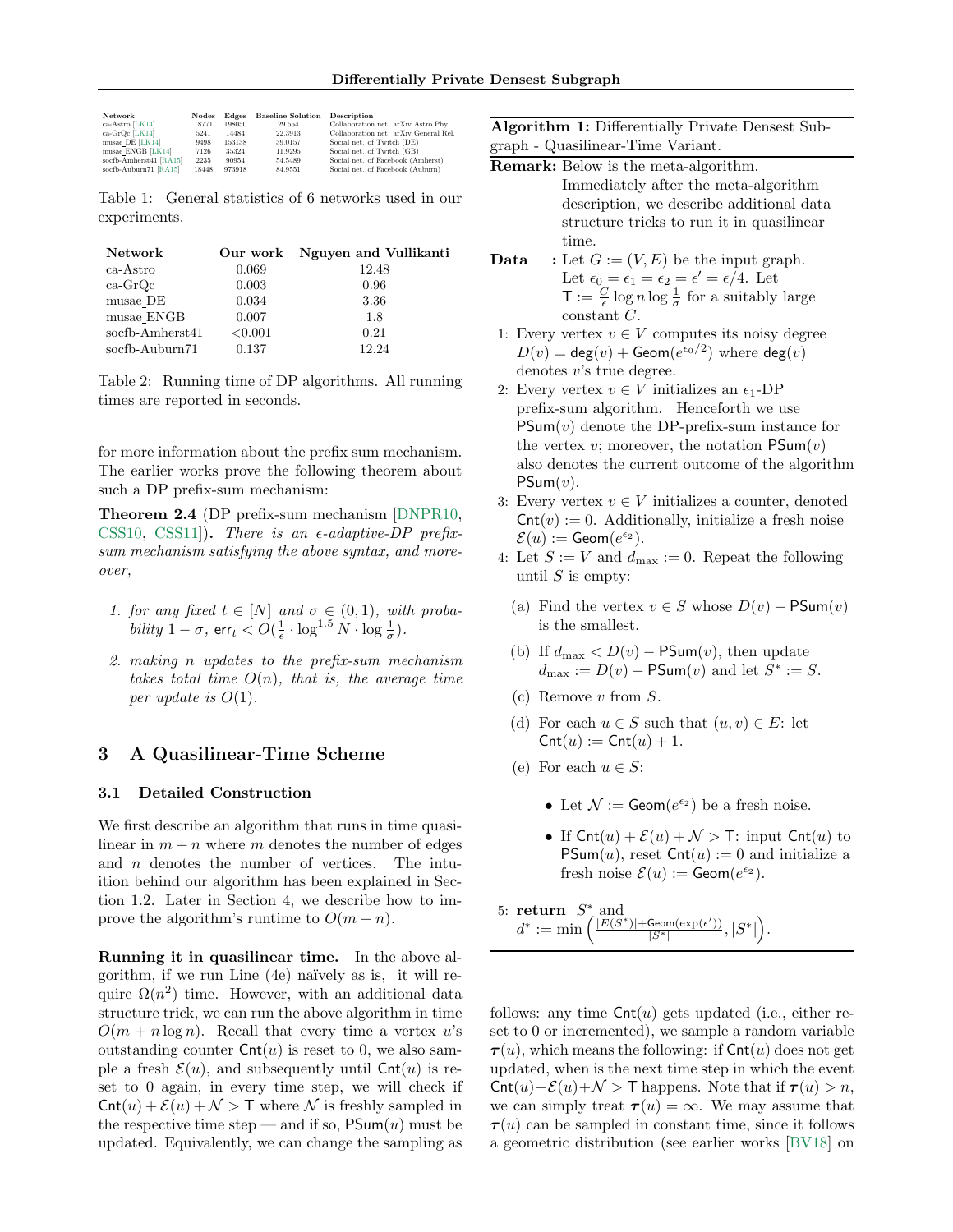how to do this). Therefore, we can maintain a table  $L[1..n]$  where  $L[t']$  stores a linked list of vertices that want their PSum updated in time step  $t'$ . If vertex  $u$ 's  $\tau(u)$  value changes from  $t_1$  to  $t_2$  before time step  $t_1$ , then we remove u from  $L[t_1]$  and add u to  $L[t_2]$  — this can be accomplished in constant time if in the table  $\tau(u)$  that stores the next PSum update time for u, we also store a pointer to  $u$ 's position in the table  $L$ . Instead of executing Line  $4(e)$  in a brute-force way, we can simply read  $L[t]$  in each time step t to look for the vertices that want their PSum updated in time step t.

Moreover, we will also use a Fibonnaci heap to maintain the residual noisy degree (i.e.,  $D(v)$  – PSum $(v)$ ) of every vertex. Due to the way T is chosen, for a proper constant  $C$ , one can show through a standard Chernoff bound that with the probability of  $1 - \sigma$ , there cannot be more than  $3m$  PSum updates in which the true increment input to the PSum instance is 0. This means that there cannot be more than  $O(m)$  PSum updates in total except with  $\sigma$  probability. Summarizing the above, the above algorithm can be executed in time  $O(m + n \log n)$  with  $1 - \sigma$  probability.

### 3.2 Differential Privacy and Utility **Guarantees**

We now formally state the algorithm's differential privacy guarantees as well as utility.

Theorem 3.1 (Differential privacy of the output). The algorithm in Section [3.1](#page-5-0) satisfies  $(\epsilon_0 + \epsilon_1 + \epsilon_2 + \epsilon')$ DP.

Our algorithm's utility is stated in the following theorem:

**Theorem 3.2** (Utility of our algorithm). Our algo-rithm in Section [3.1](#page-5-0) achieves  $(2, O(\frac{1}{\epsilon} \cdot \log^{2.5} n \cdot \log \frac{1}{\sigma}))$ approximation with probability  $1 - \sigma$ .

### <span id="page-6-1"></span>4 A Linear-Time Algorithm

As mentioned, the algorithm in Section [3.1](#page-5-0) takes  $O(m + n \log n)$  time. We suggest an improved version that runs in linear time, inspired by a trick suggested by Charikar [\[Cha00\]](#page-8-3).

Observe that  $\left|\min_{v \in S_{t+1}} |E(v, S_{t+1})| \right|$  –  $\min_{v \in S_t} |E(v, S_t)| \leq 1$ . Our algorithm is maintaining a noisy estimate  $D(v)$  – PSum(v) of  $|E(v, S_t)|$  for all residual vertices v. As we discussed, all estimates have at most  $O(\frac{1}{\epsilon} \log^{2.5} n \log \frac{1}{\sigma})$  error with  $1-\sigma$  probability. Henceforth let C be a sufficiently large constant, and let  $\text{err} := \frac{C}{\epsilon} \log^{2.5} n \log \frac{1}{\sigma}$ . We can discretize the value of  $D(v)$  – PSum $(v)$  into  $B := \lceil n/err + 1 \rceil$  buckets. The i-th bucket will contain values from the range  $[(i-1)\cdot err - err/2, (i-1)\cdot err + err/2]$ . We can now

<span id="page-6-2"></span>

Figure 1: Accuracy of our linear-time algorithm as well as the accuracy of the Nguyen and Vullikanti [\[NV21\]](#page-9-7) on different networks. The orange line shows the accuracy of our proposed algorithm, and the blue line shows the accuracy of Nguyen and Vullikanti.

maintain a data structure such that each vertex is placed in the right bucket depending on the current estimate  $D(v)$  – PSum(v). Inside each bucket, we maintain a linked list of vertices. We also maintain an array such that each vertex stores the bucket it currently belongs to, as well as its pointer in the corresponding linked list.

With this idea, we can modify the algorithm in Section [3.1](#page-5-0) into a variant that runs in linear time.

Theorem 4.1 (Linear-time variant). The above algorithm satisfies  $\epsilon$ -DP and moreover, it achieves  $(2, O(\frac{1}{\epsilon})$  $\log^{2.5} n \cdot \log \frac{1}{\sigma})$ )-approximation with probability  $1 - \sigma$ . The algorithm completes in time  $O(n + m)$  with 1 –  $\exp(-\Omega(m))$  probability where  $n = |V|$  and  $m = |E|$ .

### <span id="page-6-0"></span>5 Empirical Results

In this section, we analyze our differential private algorithm experimentally on real-world datasets and compare it to Charikar's algorithm and other DP algorithms for the densest subgraph problem. In our experiments, We use Charikar's algorithm as a nondifferential private baseline. Table [1](#page-5-1) shows the 6 dif-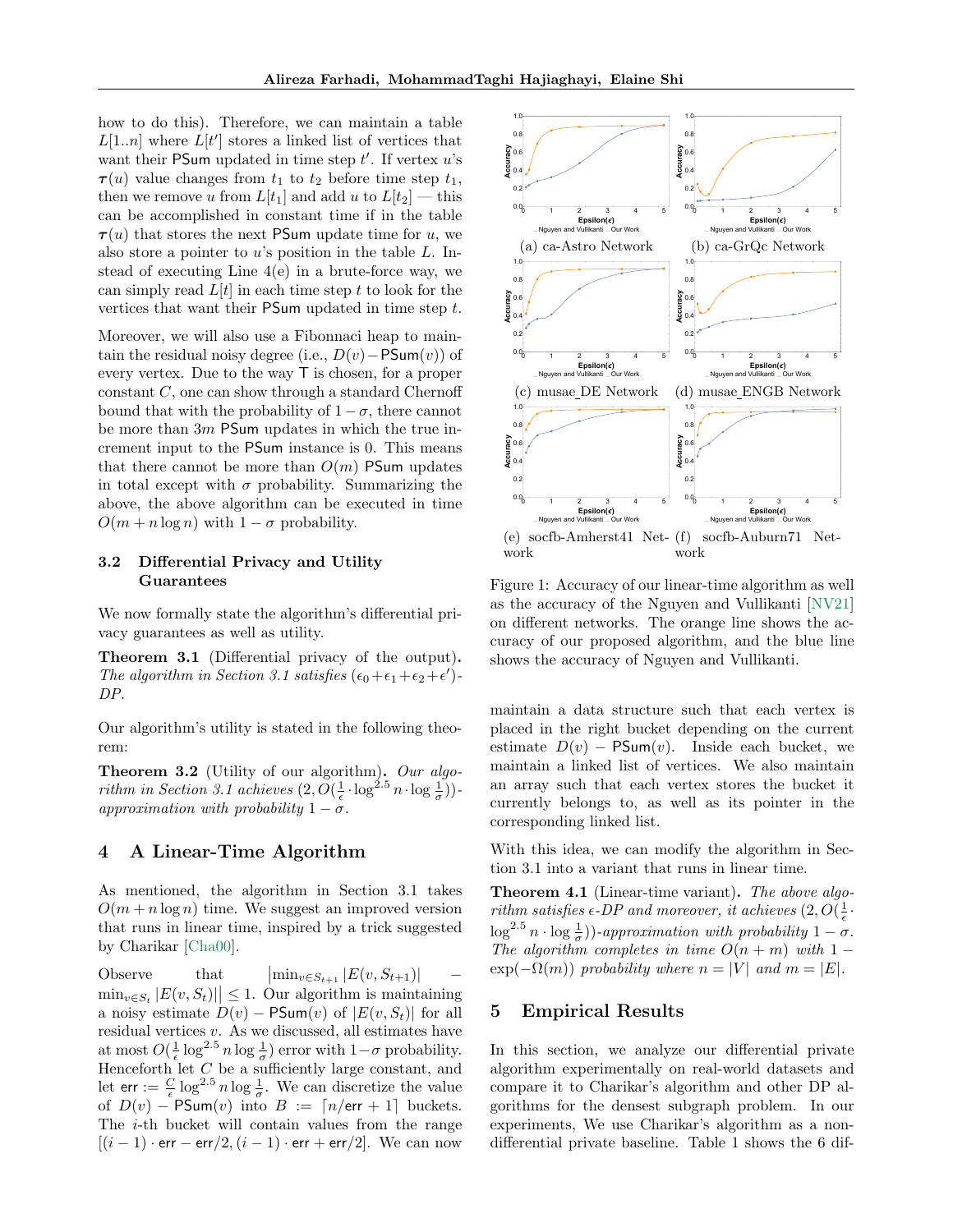|                              | <b>Algorithm 2:</b> Differentially Private Densest Sub- |
|------------------------------|---------------------------------------------------------|
| graph - Linear-Time Variant. |                                                         |

- **Data** : Let  $G := (V, E)$  be the input graph. Let  $\epsilon_0 = \epsilon_1 = \epsilon_2 = \epsilon' = \epsilon/4.$  Let  $\mathsf{T} := \frac{C}{\epsilon} \log n \log \frac{1}{\sigma}$  for a suitably large constant C. Initialization: Run the initialization steps of
- Algorithm [1](#page-5-2) in Section [3.1,](#page-5-0) and moreover, place all vertices in the right bucket. Recall that each vertex stores a pointer to where it resides in the linked list of its bucket. Initially, let  $idx = 1$ . We may assume that the (imaginary) 0-th bucket is always empty.
- 1: Let  $S := V$  and  $d_{\text{max}} := 0$ . Repeat the following until  $S$  is empty:
	- (a) Let  $idx'$  be the bucket from which a vertex is removed in the previous time step. Check whether each bucket  $idx' - 1$ ,  $idx'$ ,  $\cdots$  is non-empty, and let *idx* be the smallest non-empty bucket among these. Let  $v$  be an arbitrary vertex from this bucket *idx*. Remove v from the bucket.
	- (b) If  $d_{\text{max}} < D(v) \text{PSum}(v)$ , then update  $d_{\text{max}} := D(v) - \text{PSum}(v)$  and let  $S^* := S$ .
	- (c) Remove v from S.
	- (d) For each  $u \in S$  such that  $(u, v) \in E$ : let  $\text{Cnt}(u) := \text{Cnt}(u) + 1.$
	- (e) For each  $u \in S$ , if  $\text{Cnt}(u) + \mathcal{E}(u) + \mathcal{N} > T$ where  $\mathcal{N} := \text{Geom}(e^{\epsilon_2})$  denotes a fresh noise: // This line is executed efficiently as mentioned in Section [3.1.](#page-5-0)
		- Input  $\textsf{Cnt}(u)$  to  $\textsf{PSum}(u)$ ;
		- Based on the updated value  $D(u)$  – PSum $(u)$ , relocate u to a new bucket if necessary;
		- Reset  $\textsf{Cnt}(u) := 0$ , and resample a fresh  $\mathcal{E}(u) := \text{Geom}(e^{\epsilon_2}).$

2: **return** 
$$
S^*
$$
 and  
 $d^* := \min \left( \frac{|E(S^*)| + \text{Geom}(\exp(\epsilon'))}{|S^*|}, |S^*| \right).$ 

ferent networks that we used to evaluate the performance of our algorithm. For a graph  $G$ , let  $S_c$  be the subgraph returned by Charikar's algorithm. We measure the accuracy of a DP algorithm as  $\frac{d_G(S^*)}{d_G(S)}$  $d_G(S_c)$ 

where  $S^*$  is the subgraph returned by the DP algorithm. In other words, we measure the accuracy of the algorithms based on their relative performance in comparison to Charikar's algorithm.

Figure [1](#page-6-2) shows the accuracy of our linear-time algorithm as well as the accuracy of the  $(\epsilon, \delta)$ -DP algorithm proposed by Nguyen and Vullikanti [\[NV21\]](#page-9-7). In our experiments, we have set the parameter  $\sigma$  equal to  $2^{-30} \approx 10^{-9}$  for our algorithm. We have also set  $\delta = 10^{-9}$  for the  $(\epsilon, \delta)$ -DP algorithm proposed by Nguyen and Vullikanti. As it is shown in the figure, our proposed algorithm finds a much more accurate solution when  $\epsilon$  is small. However, it achieves almost the same accuracy for large choices of  $\epsilon$ . Note that we have used SEQDENSEDP algorithm to measure the accuracy of the work of Nguyen and Vullikanti which has better accuracy than their parallel algorithms [\[NV21\]](#page-9-7).

We also study the running time of our linear time algorithm and compare it with the running time of SEQDENSEDP algorithm proposed by Nguyen and Vullikanti. Table [2](#page-5-3) shows the average running time of the algorithms where the average is taken over 100 trials. Our experimental results show that in the RAM model, our linear time algorithm is much faster than the SEQDENSEDP algorithm. In fact, our linear time algorithm is around 100 times faster than the  $(\epsilon, \delta)$ -DP algorithm of Nguyen and Vullikanti.

#### References

- <span id="page-7-0"></span>[ASKS12] Albert Angel, Nikos Sarkas, Nick Koudas, and Divesh Srivastava. Dense subgraph maintenance under streaming edge weight updates for real-time story identification. Proc. VLDB Endow., 5(6):574–585, February 2012.
- <span id="page-7-2"></span>[BBDS13] Jeremiah Blocki, Avrim Blum, Anupam Datta, and Or Sheffet. Differentially private data analysis of social networks via restricted sensitivity. In ITCS, 2013.
- <span id="page-7-1"></span>[BGP<sup>+</sup>] Digvijay Boob, Yu Gao, Richard Peng, Saurabh Sawlani, Charalampos E. Tsourakakis, Di Wang, and Junxing Wang. Flowless: Extracting densest subgraphs without flow computations. In WWW '20: The Web Conference 2020, Taipei, Taiwan, April 20-24, 2020.
- <span id="page-7-3"></span>[BV18] Victor Balcer and Salil P. Vadhan. Differential privacy on finite computers. In Anna R. Karlin, editor, 9th Innovations in Theoretical Computer Science Conference (ITCS), volume 94, pages 43:1–43:21.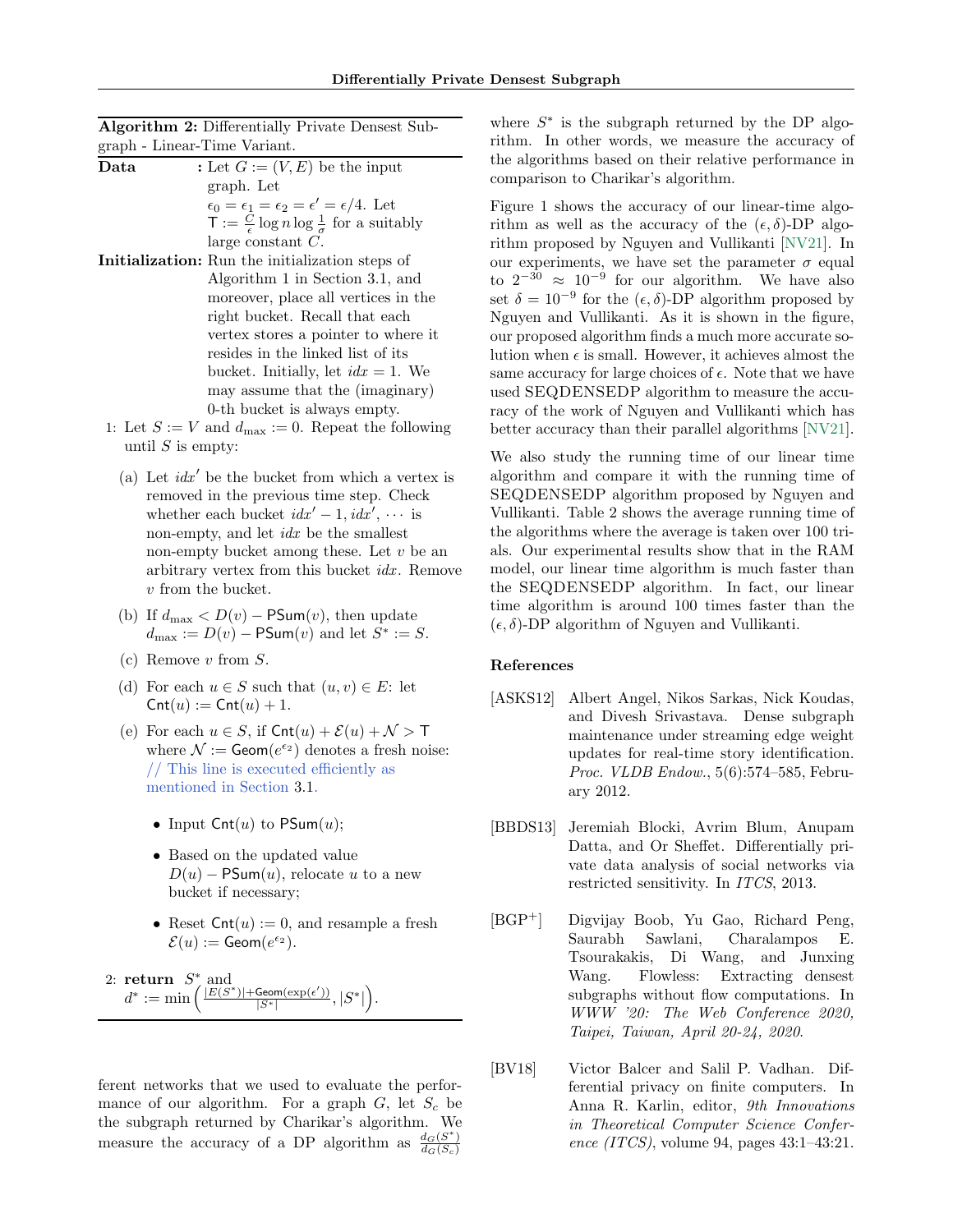Schloss Dagstuhl - Leibniz-Zentrum für Informatik, 2018.

- <span id="page-8-3"></span>[Cha00] Moses Charikar. Greedy approximation algorithms for finding dense components in a graph. In Proceedings of the Third International Workshop on Approximation Algorithms for Combinatorial Optimization (APPROX), 2000.
- <span id="page-8-10"></span>[CSS10] T.-H. Hubert Chan, Elaine Shi, and Dawn Song. Private and continual release of statistics. In ICALP, 2010.
- <span id="page-8-11"></span>[CSS11] T.-H. Hubert Chan, Elaine Shi, and Dawn Song. Private and continual release of statistics. TISSEC, 14(3):26, 2011.
- <span id="page-8-5"></span>[DMNS06] Cynthia Dwork, Frank McSherry, Kobbi Nissim, and Adam Smith. Calibrating noise to sensitivity in private data analysis. In Theory of Cryptography Conference  $(TCC), 2006.$
- <span id="page-8-9"></span>[DNPR10] Cynthia Dwork, Moni Naor, Toniann Pitassi, and Guy N. Rothblum. Differential privacy under continual observation. In ACM Symposium on Theory of Computing (STOC), 2010.
- <span id="page-8-12"></span>[DNR+09] Cynthia Dwork, Moni Naor, Omer Reingold, Guy N. Rothblum, and Salil Vadhan. On the complexity of differentially private data release: Efficient algorithms and hardness results. In STOC, 2009.
- <span id="page-8-6"></span>[DR14] Cynthia Dwork and Aaron Roth. The algorithmic foundations of differential privacy. Found. Trends Theor. Comput. Sci., 9(3–4):211–407, 2014.
- <span id="page-8-8"></span>[DRV10] Cynthia Dwork, Guy N. Rothblum, and Salil Vadhan. Boosting and differential privacy. In FOCS, 2010.
- <span id="page-8-18"></span>[GHRU11] Anupam Gupta, Moritz Hardt, Aaron Roth, and Jonathan Ullman. Privately releasing conjunctions and the statistical query barrier. In STOC, 2011.
- <span id="page-8-1"></span>[GKT05] David Gibson, Ravi Kumar, and Andrew Tomkins. Discovering large dense subgraphs in massive graphs. In VLDB, 2005.
- <span id="page-8-19"></span>[GLM<sup>+</sup>10] Anupam Gupta, Katrina Ligett, Frank McSherry, Aaron Roth, and Kunal Talwar. Differentially private combinatorial optimization. In SODA, 2010.
- <span id="page-8-21"></span>[GLP11] Johannes Gehrke, Edward Lui, and Rafael Pass. Towards privacy for social networks: A zero-knowledge based definition of privacy. In Proceedings of the 8th Conference on Theory of Cryptography, 2011.
- <span id="page-8-0"></span>[Gol84] A. V. Goldberg. Finding a maximum density subgraph. Technical report, USA, 1984.
- <span id="page-8-17"></span>[GRU12] Anupam Gupta, Aaron Roth, and Jonathan Ullman. Iterative constructions and private data release. In TCC, 2012.
- <span id="page-8-2"></span>[GT] Aristides Gionis and Charalampos E. Tsourakakis. Dense subgraph discovery (dsd). Tutorial at KDD 2015, [http://people.seas.harvard.edu/](http://people.seas.harvard.edu/~babis/dsd.pdf) [~babis/dsd.pdf](http://people.seas.harvard.edu/~babis/dsd.pdf).
- <span id="page-8-16"></span>[HLMJ09] Michael Hay, Chao Li, Gerome Miklau, and David Jensen. Accurate estimation of the degree distribution of private networks. In Proceedings of the 2009 Ninth IEEE International Conference on Data Mining, ICDM '09, 2009.
- <span id="page-8-13"></span>[HR10] Moritz Hardt and Guy N. Rothblum. A multiplicative weights mechanism for privacy-preserving data analysis. In IEEE Symposium on Foundations of Computer Science (FOCS), pages 61–70, 2010.
- <span id="page-8-20"></span>[KNRS13] Shiva Prasad Kasiviswanathan, Kobbi Nissim, Sofya Raskhodnikova, and Adam Smith. Analyzing graphs with node differential privacy. In TCC'13, 2013.
- <span id="page-8-15"></span>[KRSY14] Vishesh Karwa, Sofya Raskhodnikova, Adam Smith, and Grigory Yaroslavtsev. Private analysis of graph structure. ACM Trans. Database Syst., 2014.
- <span id="page-8-4"></span>[KS09] Samir Khuller and Barna Saha. On finding dense subgraphs. In ICALP, 2009.
- <span id="page-8-22"></span>[LK14] Jure Leskovec and Andrej Krevl. SNAP Datasets: Stanford large network dataset collection. [http://snap.stanford.edu/](http://snap.stanford.edu/data) [data](http://snap.stanford.edu/data), June 2014.
- <span id="page-8-7"></span>[MT07] Frank McSherry and Kunal Talwar. Mechanism design via differential privacy. In FOCS, 2007.
- <span id="page-8-14"></span>[NRS07] Kobbi Nissim, Sofya Raskhodnikova, and Adam Smith. Smooth sensitivity and sampling in private data analysis. In Proceedings of the thirty-ninth annual ACM symposium on Theory of computing, STOC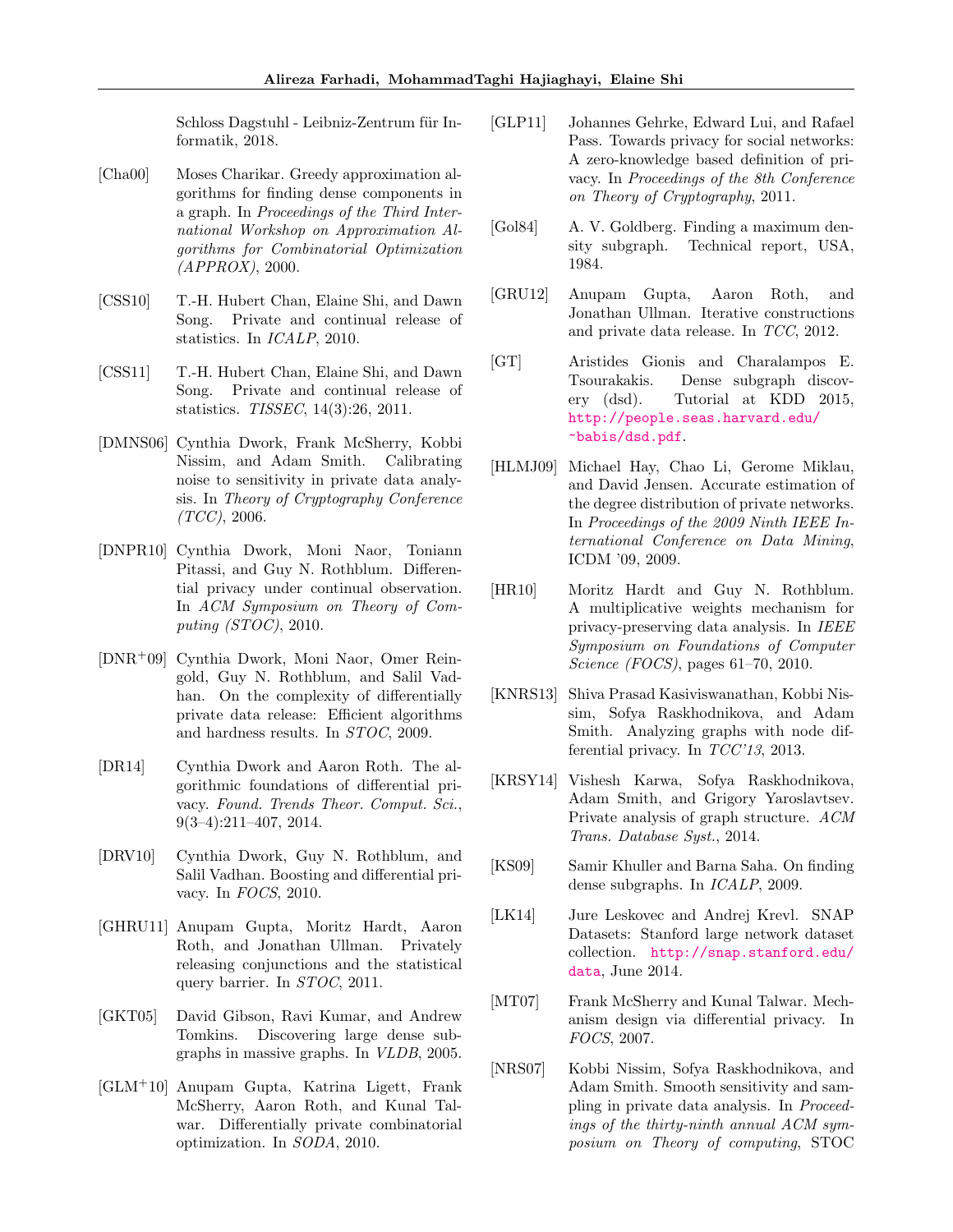'07, pages 75–84, New York, NY, USA, 2007. ACM.

- <span id="page-9-7"></span>[NV21] Dung Nguyen and Anil Vullikanti. Differentially private densest subgraph detection. arXiv preprint arXiv:2105.13287, 2021.
- <span id="page-9-9"></span>[RA15] Ryan A. Rossi and Nesreen K. Ahmed. The network data repository with interactive graph analytics and visualization. In AAAI, 2015.
- <span id="page-9-0"></span>[RPGV20] Polina Rozenshtein, Giulia Preti, Aristides Gionis, and Yannis Velegrakis. Mining dense subgraphs with similar edges. [https://arxiv.org/abs/2007.](https://arxiv.org/abs/2007.03950) [03950](https://arxiv.org/abs/2007.03950), 2020.
- <span id="page-9-6"></span>[RR10] Aaron Roth and Tim Roughgarden. Interactive privacy via the median mechanism. In STOC, 2010.
- <span id="page-9-8"></span>[SCR+11] Elaine Shi, T-H. Hubert Chan, Eleanor Rieffel, Richard Chow, and Dawn Song. Privacy-preserving aggregation of timeseries data. In Network and Distributed System Security Symposium (NDSS), 2011.
- <span id="page-9-1"></span>[SHK+10] Barna Saha, Allison Hoch, Samir Khuller, Louiqa Raschid, and Xiao-Ning Zhang. Dense subgraphs with restrictions and applications to gene annotation graphs. In Research in Computational Molecular Biology, 2010.
- <span id="page-9-2"></span>[SLNT12] Atish Das Sarma, Ashwin Lall, Danupon Nanongkai, and Amitabh Trehan. Dense subgraphs on dynamic networks. In DISC, 2012.
- <span id="page-9-3"></span>[SW20] Saurabh Sawlani and Junxing Wang. Nearoptimal fully dynamic densest subgraph. In STOC, 2020.
- <span id="page-9-4"></span>[Vah17] Salil Vahdan. The complexity of differential privacy. In Tutorials on the Foundations of Cryptography, 2017.
- <span id="page-9-5"></span>[War65] Stanley L. Warner. Randomized response: A survey technique for eliminating evasive answer bias. Journal of the American Statistical Association, 1965.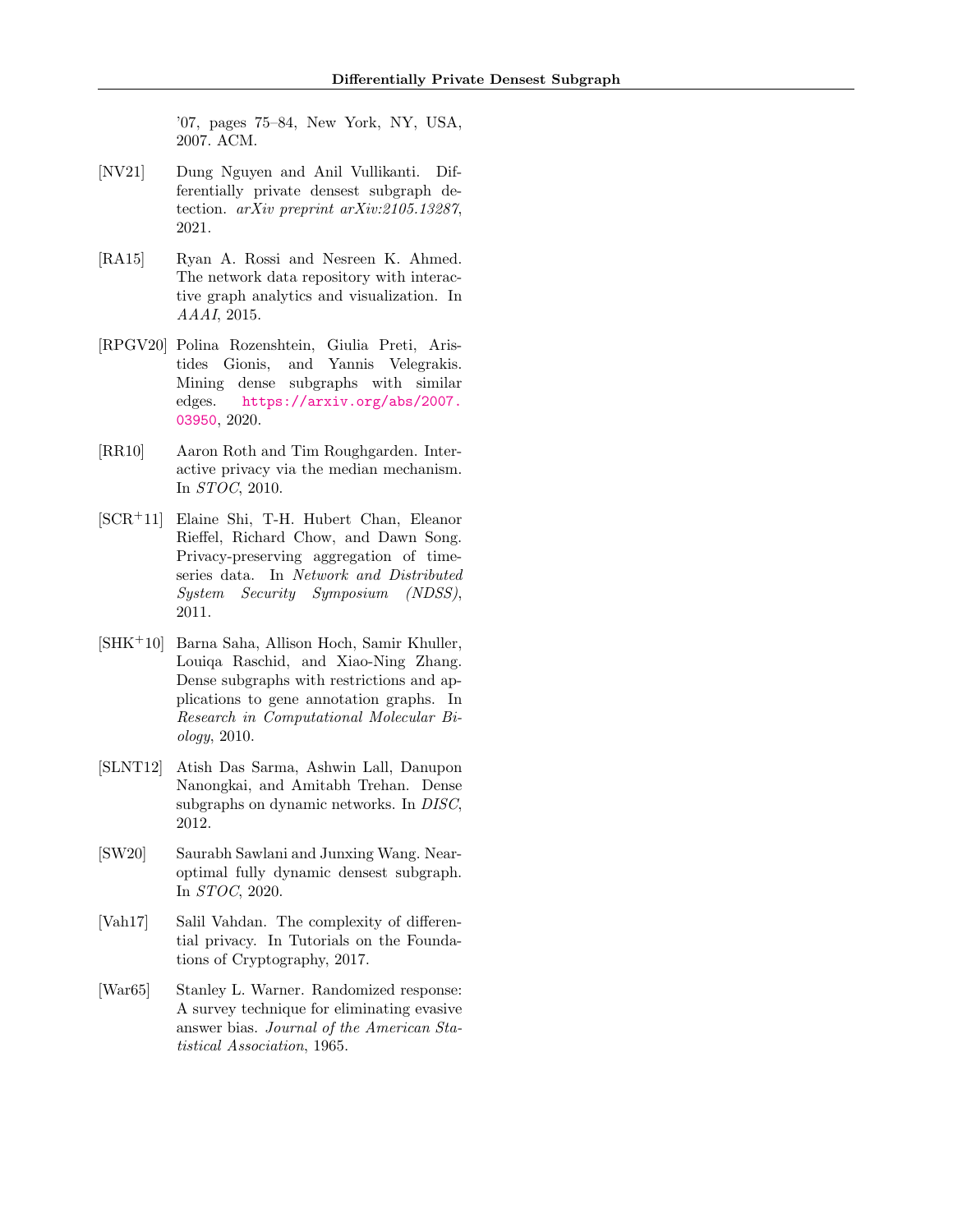### A Failed Naïve Approaches

A standard technique for attaining differential privacy is to add noise to the answer calibrated to the global sensitivity of the function being computed [\[DMNS06\]](#page-8-5). We argue that this approach fails to give meaningful utility since the densest subgraph problem has high global sensitivity.

Reporting the densest subgraph has high global sensitivity. The densest subgraph problem has high global sensitivity if we require that the algorithm outputs the set of vertices that form a dense subgraph. For example, one can easily construct a family of graphs  $G$  with  $n$  vertices, and satisfying the following properties:

- $G$  contains two disjoint sets of vertices  $S$  and  $S'$  of densities  $d$  and  $d'$  respectively. There are no edges between  $S$  and  $S'$ .
- The densest subgraph of  $S$  is  $S$  itself; and the densest subgraph of  $S'$  is  $S'$  itself. Furthermore,  $d < d' < d + 1/|S'|$ .

This means that the densest subgraph of  $G$  is  $S'$ ; however, if we remove one edge from  $S'$ , the densest subgraph of the resulting graph would become S. Therefore, the ordinary approach of perturbing the output with noise roughly proportional to global sensitivity [\[DMNS06\]](#page-8-5) does not apply.

Randomized response gives poor utility. A na¨ıve approach for solving the DP densest subgraph problem is to rely on randomized response [\[War65,](#page-9-5) [DR14,](#page-8-6) Vah17 where we use  $G = (V, E)$  to denote the original graph given as input:

- 1. First, generate a rerandomized graph  $\tilde{G}$  as follows: for each  $(i, j) \in V^2$  and  $i < j$ , flip the existence of the edge  $(i, j)$  with probability  $p := \frac{1}{1 + e^{\epsilon}}$ .
- 2. Then, run an exact densest subgraph algorithm on the rerandomized graph  $G$ . Output the densest subgraph  $S^* \subseteq V$  found.
- 3. Output  $d^* := (|E(S^*)| + {\sf Geom}(e^{\epsilon}))/|S^*|$  as an estimate of  $d(G)$ .

It is not hard to show that the above algorithm satisfies  $2e$ -DP, However, the algorithm fails to give a good approximation. To understand why, consider the following example — henceforth we will use  $d^G(\cdot)$  and  $d^G(\cdot)$  to denote the density of a subset of vertices in the original graph  $G$  and the rerandomized graph  $\tilde{G}$ , respectively. Suppose that  $\epsilon = 1$  and thus  $p = \Theta(1)$ . Consider some graph  $G = (V, E)$ , in which the true Consider some graph  $G = (V, E)$ , in which the true<br>densest subgraph S is a clique of size  $\sqrt{n}$ , and therefore densest subgraph 3 is a chique of size  $\sqrt{n}$ , and therefore  $d(G) = O(\sqrt{n})$ . Moreover, suppose that all vertices not in  $S$  do not have any edges in  $G$ . One can show that for any fixed subset  $U \subseteq V$  of size at least  $\frac{n}{\log^2 n}$ , with  $1 - o(1)$  probability,  $d^G(U) \in [p \cdot |U|/2, 2p \cdot |U|].$ Thus with  $1 - o(1)$  probability, the naïve algorithm will report a large subgraph  $U^* \approx V$  containing almost all the vertices. However, when  $U^* \approx V$ , the true density  $d^G(U^*) = O(1)$  which is a  $O(\sqrt{n})$  factor smaller than the true answer  $d(G)$ . In other words, the reported set  $U^*$  is not a good approximation of the densest subgraph of G.

## B Deferentially Private Prefix Sum Mechanism

Dwork et al. [\[DNPR10\]](#page-8-9) as well as Chan, Shi, and Song [\[CSS10,](#page-8-10) [CSS11\]](#page-8-11) suggest a DP prefix sum mechanism. Initially, the mechanism is initialized with  $N$ , which is an upper bound on the total number of values that will arrive, and at the time of initialization, the mechanism's output is defined to be 0. Next, a sequence of at most  $N$  integer values arrive one by one, and the value that arrives at time  $t \in [N]$  is denoted  $x_t$ . In every time step t, the mechanism outputs an estimate  $\mathsf{PSum}_t$  of the prefix sum  $\sum_{t' \leq t} x_{t'}$ . The term err $_t := |\mathsf{PSum}_t - \sum_{t' \leq t} x_{t'}|$  measures the *error* of the estimate at time t.

We say that two integer sequences  $\mathbf{x} := (x_1, \dots, x_N)$ and  $\mathbf{x}' := (x'_1, \dots, x'_N)$  are neighboring, if the vector  $\mathbf{x} - \mathbf{x}'$  has exactly one coordinate that is either 1 or −1, and all other coordinates are 0. A prefix sum mechanism for length- $N$  sequences is said to satisfy  $\epsilon$ -adaptive-DP, iff for any *admissible* (even unbounded) adversary A, for any set  $\Gamma$ , Pr[Expt<sup>A</sup>  $\in \Gamma$ ]  $\leq$  $e^{\epsilon} \cdot \Pr[\mathsf{Expt}_1^{\mathcal{A}} \in \Gamma],$  where for  $b \in \{0,1\},$   $\mathsf{Expt}_b^{\mathcal{A}}$  is defined as follows: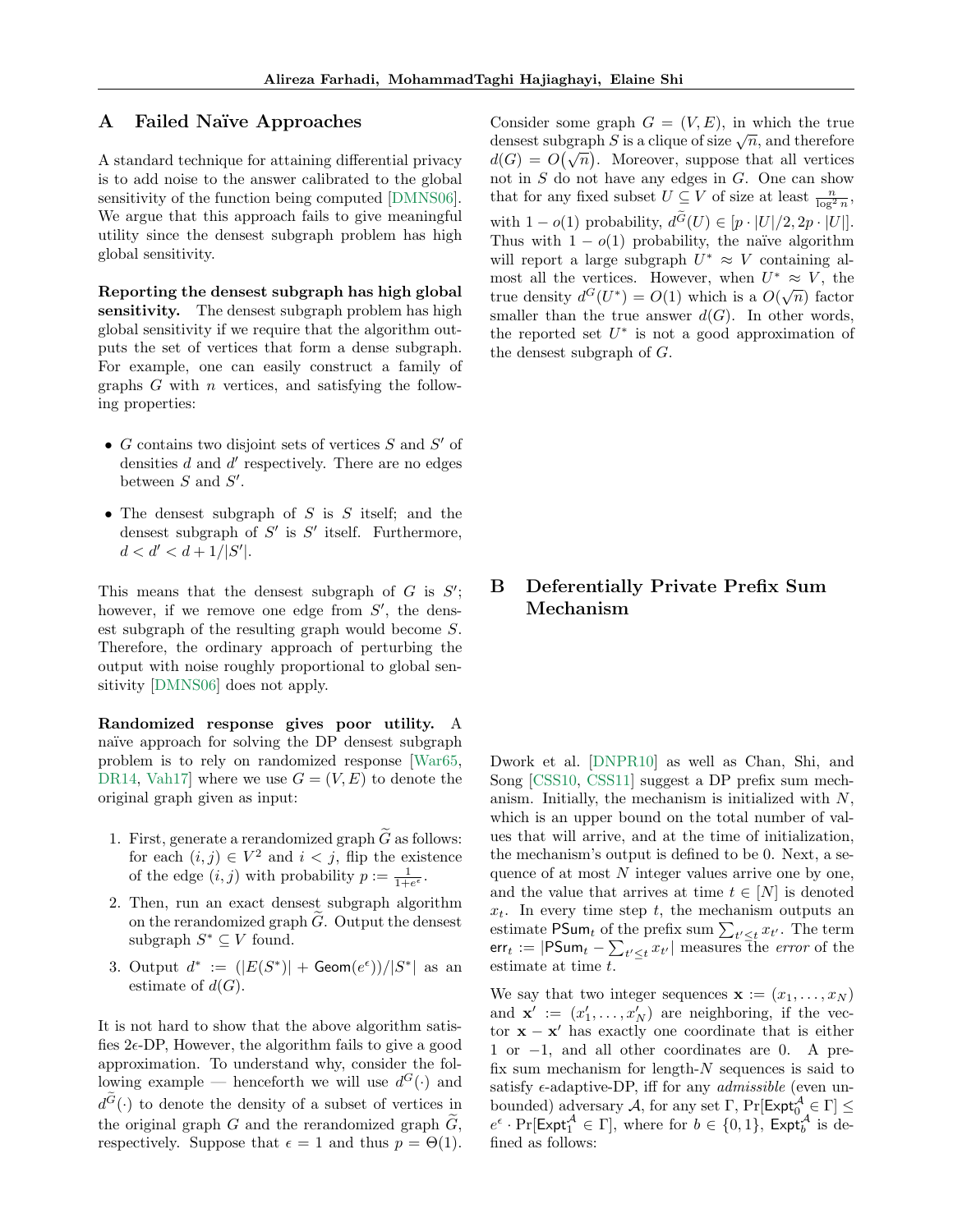$\mathsf{Expt}^{\mathcal{A}}_b$ :

- Initialize a prefix sum mechanism denoted PSum.
- For  $t := 1, 2, ..., N$ :
	- A outputs the next values  $x_t^{(0)}$  and  $x_t^{(1)}$ ;
	- Input  $x_t^{(b)}$  to PSum, and send PSum's new output to A.
- Output A's view which includes the sequence of all outputs produced by PSum.

Admissible  $A$ .  $A$  is said to be admissible, iff with probability 1, the two sequences it produces  ${x_t^{(0)}\}_{t \in [N]}$  and  ${x_t^{(1)}\}_{t \in [N]}$  are neighboring.

The earlier works [\[DNPR10,](#page-8-9) [CSS10,](#page-8-10) [CSS11\]](#page-8-11) prove the following theorem about such a DP prefix-sum mechanism:

Theorem B.1 (DP prefix-sum mechanism [\[DNPR10,](#page-8-9) [CSS10,](#page-8-10) [CSS11\]](#page-8-11)). There is an  $\epsilon$ -adaptive-DP prefixsum mechanism satisfying the above syntax, and moreover,

- 1. for any fixed  $t \in [N]$  and  $\sigma \in (0,1)$ , with proba*bility*  $1 - \sigma$ ,  $\mathsf{err}_t < O(\frac{1}{\epsilon} \cdot \log^{1.5} N \cdot \log \frac{1}{\sigma}).$
- <span id="page-11-1"></span>2. making n updates to the prefix-sum mechanism takes total time  $O(n)$ , that is, the average time per update is  $O(1)$ .

Note that although the earlier works [\[DNPR10,](#page-8-9) [CSS10,](#page-8-10) [CSS11\]](#page-8-11) stated only the non-adaptive version of the above theorem where the sequence is not chosen adaptively, it is not hard to see that their proofs actually work for adaptive sequences too.

# C Deferred Proofs for our Quasilinear-Time Scheme

### C.1 Deferred Proofs of Differential Privacy

Below, we prove Theorem 3.1.

Fix two arbitrary neighboring graphs G and  $\tilde{G}$  that differ in only one edge. In the proof below, we use the notation  $Pr[\cdot]$  to denote the probability when G is used as the input, and we the notation  $Pr[\cdot]$  to denote the probability when  $\tilde{G}$  is used as input. In our algorithm, every time a vertex is removed from the residual set S, we call it a time step denoted t. Let  $U_t$  be the set of vertices whose PSum instance is updated during time step t. For a vertex  $u \in U_t$ , let  $\Sigma_t(u)$  be the new output of  $\text{PSum}(u)$  after the update. Henceforth, we use the notation  $pre_t^u$  to denote the time steps up to t (inclusive) in which  $PSum(u)$  is updated, the increment passed as input to  $\mathsf{PSum}(u)$  during each of these updates, and the new outcome of  $\mathsf{PSum}(u)$  after each update. We use  $I_u$  to denote the time steps in which u is updated.

For an execution of the algorithm, we define the trace as  $\{D(v)\}_{v\in V}, \{U_t, \{\Sigma_t(u)\}_{u\in U_t}\}_t$ , where t is different time steps of the algorithm. Note that given the trace, one can uniquely determine the sequence of the vertices removed in the densest subgraph algorithm. Throughout the proof, we fix an arbitrary trace  $\mathsf{tr} = (\{D(v)\}_{v \in V}, \{U_t, \{\Sigma_t(u)\}_{u \in U_t}\}_t)$ , and we show that  $e^{-\epsilon} \cdot \overline{\Pr}[\text{tr}] \leq \Pr[\text{tr}] \leq e^{\epsilon} \cdot \overline{\Pr}[\text{tr}],$  hence the algorithm is  $\epsilon$ -DP.

First, consider when  $G$  is the input. Let  $\mathsf{pre}_0 := \{D(v)\}_{v \in V}$  and for  $t > 0$ , let  $\mathsf{pre}_t :=$  $(\text{pre}_{t-1}, U_t, \{\Sigma_t(u)\}_{u \in U_t})$ . We have the following:

$$
\Pr[\{D(v)\}_{v\in V}, \{U_t, \{\Sigma_t(u)\}_{u\in U_t}\}_t]
$$
\n
$$
= \Pr[\text{pre}_0] \cdot \prod_{t>0} \left( \Pr[U_t | \text{pre}_{t-1}] \cdot \prod_{u\in U_t} \Pr[\text{PSum}(u) \text{ outputs } \Sigma_t(u) \text{ on new input}
$$
\n
$$
\text{Cnt}_t^G(u) | (\text{pre}_{t-1}, U_t)] \right)
$$
\n
$$
= \Pr[\text{pre}_0] \cdot \prod_{t>0} \left( \Pr[U_t | \text{pre}_{t-1}]
$$
\n
$$
\cdot \prod_{u\in U_t} \Pr[\text{PSum}(u) \text{ outputs } \Sigma_t(u) \text{ on new input}
$$
\n
$$
\text{Cnt}_t^G(u) | \text{pre}_{t-1}^u] \right)
$$
\n
$$
= \Pr[\text{pre}_0] \cdot \prod_{t>0} \Pr[U_t | \text{pre}_{t-1}]
$$
\n
$$
\cdot \prod_{u\in V} \Pr[\text{PSum}(u) \text{ outputs } \{\Sigma_t(u)\}_{t\in I_u} \text{ on updates}
$$
\n
$$
\{\text{Cnt}_t^G(u)\}_{t\in I_u}]
$$

Similarly, we have that

 $\sim$ 

$$
\Pr[\{D(v)\}_{v \in V}, \{U_t, \{\Sigma_t(u)\}_{u \in U_t}\}_t]
$$
\n
$$
= \Pr[\text{pre}_0] \cdot \prod_{t > 0} \Pr[U_t | \text{pre}_{t-1}] \cdot \prod_{u \in V} \Pr[\text{PSum}(u) \text{ outputs}
$$
\n
$$
\{\Sigma_t(u)\}_{t \in I_u} \text{ on updates } \{\text{Cnt}_t^{\widetilde{G}}(u)\}_{t \in I_u}]
$$
\n
$$
\text{Claim C.1. } e^{-\epsilon_0} \cdot \Pr[\text{pre}_0] \le \widetilde{\Pr}[\text{pre}_0] \le e^{\epsilon_0} \cdot \Pr[\text{pre}_0]
$$

<span id="page-11-0"></span>*Proof.* Observe that G and  $\tilde{G}$  differ in at most one edge, and the (non)-existence of every edge affects the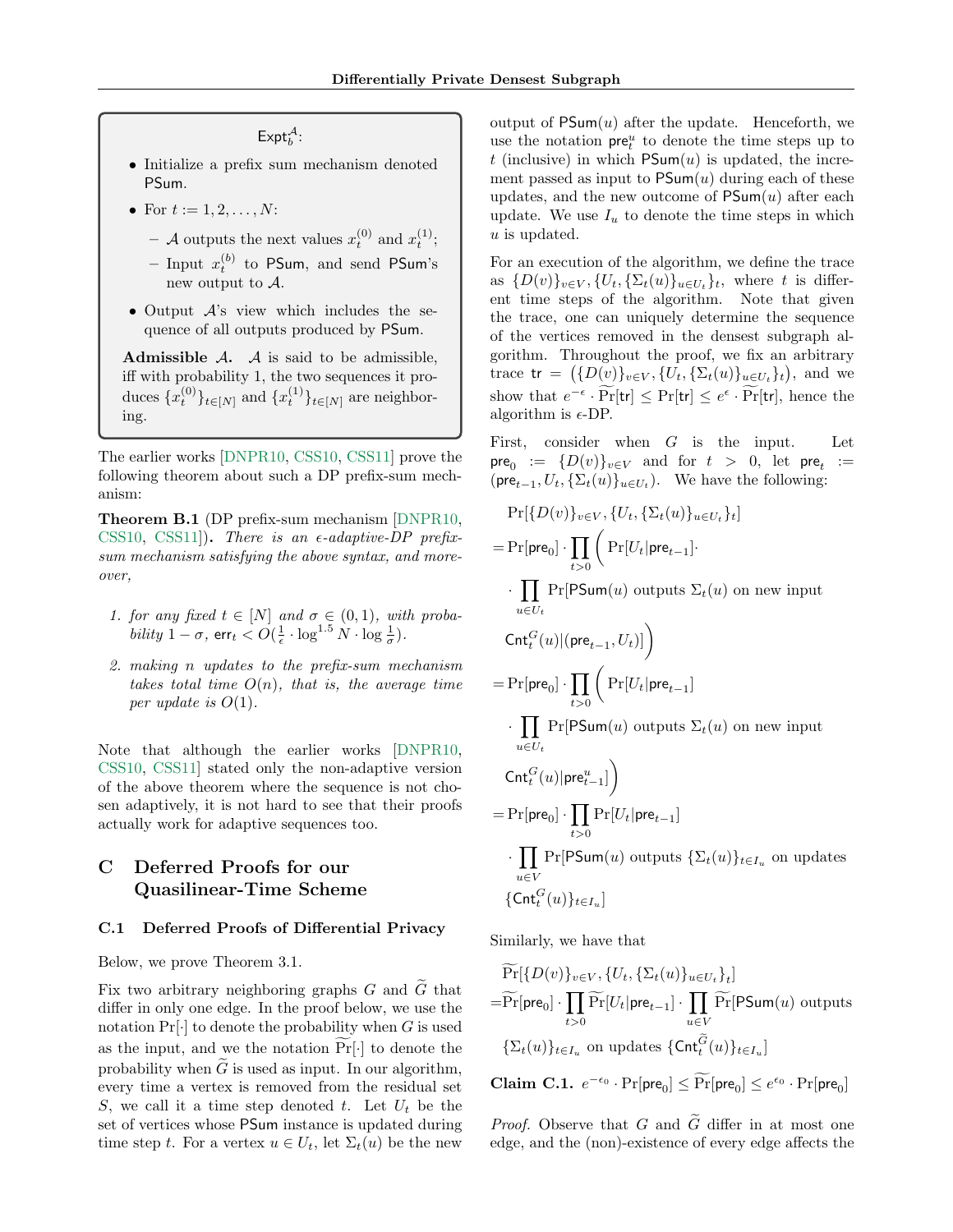degree of at most two vertices. The claim therefore follows from Fact 1.  $\Box$ 

### <span id="page-12-3"></span>Claim C.2.

$$
\begin{aligned} &e^{-\epsilon_2}\cdot\prod_{t>0}\Pr[U_t|\textsf{pre}_{t-1}] \\ &\leq \prod_{t>0}\widetilde{\Pr}[U_t|\textsf{pre}_{t-1}] \leq e^{\epsilon_2}\cdot\prod_{t>0}\Pr[U_t|\textsf{pre}_{t-1}] \end{aligned}
$$

*Proof.* Recall that two graphs G and  $\widetilde{G}$  differ in only one edge. Let  $e = \{i, j\}$  be this edge, then we can assume w.l.o.g. that  $e \in G$  and  $e \notin \tilde{G}$ . Now consider the trace  $\{D(v)\}_{v\in V}$ ,  $\{U_t, \{\Sigma_t(u)\}_{u\in U_t}\}_t$ . As we discussed earlier given the trace, we can uniquely determine the sequence of the vertices removed in Step 4 of the algorithm. Let  $t'$  be the first time step that the algorithm removes one of the vertices  $i$  or  $j$ . By symmetry, we can assume that this vertex is *i*, i.e.,  $i \in U_{t'}$ .

Assuming that the algorithm has the same set of noisy degrees  ${D(v)}_{v\in V}$  at the beginning for both graphs G and  $\tilde{G}$ , the algorithm does not see any difference between G and  $\tilde{G}$  until it reaches time t'. This is because for every vertex  $v$  that the algorithm removes before time  $t'$ , this vertex has the same set of neighbors in both  $G$  and  $\widetilde{G}$ . Therefore,

$$
\prod_{0 < t < t'} \Pr[U_t | \mathsf{pre}_{t-1}] = \prod_{0 < t < t'} \widetilde{\Pr}[U_t | \mathsf{pre}_{t-1}]. \tag{1}
$$

Note that the equality above follows from the fact that given  $pre_0$ , the algorithm has the same set of noisy degrees  $\{D(v)\}_{v\in V}$  for both G and G.

Consider the time step  $t'$  where the algorithm removes i from S. When we run the algorithm on  $G$ , vertex j is a neighbor of  $i$ . Thus, the algorithm increases the  $\textsf{Cnt}(j)$  in this time step. However, this is not the case in G, and the  $\text{Cnt}(i)$  remains the same when we run the algorithm on  $\tilde{G}$ . We consider two cases for the rest of the proof.

• Case 1: The first case is when  $j \notin U_t$  for any  $t \geq$  $t'$ . This means that the algorithm never updates the PSum(j) after the step t'. Let  $t''$  be the time step where the algorithm removes  $j$  from  $S$  in Step 4 of the algorithm. It is easy to see that given the trace of the algorithm, we can uniquely determine  $t''$ . We then have,

$$
\prod_{t' \leq t \leq t''} \Pr[U_t | \mathbf{pre}_{t-1}] =
$$
\n
$$
\prod_{t' \leq t \leq t''} \left( \prod_{u \in U_t} \Pr[u \in U_t | \mathbf{pre}_{t-1}] \right)
$$
\n
$$
\cdot \prod_{u \notin U_t} \Pr[u \notin U_t | \mathbf{pre}_{t-1}]
$$
\n
$$
= \prod_{u \in V} \left( \prod_{t \in [t', t''] \cap I_u} \Pr[u \in U_t | \mathbf{pre}_{t-1}] \right)
$$
\n
$$
\cdot \prod_{t \in [t', t''] - I_u} \Pr[u \notin U_t | \mathbf{pre}_{t-1}] \right). \tag{2}
$$

Similarly, for the graph  $\tilde{G}$ , we have

<span id="page-12-5"></span><span id="page-12-4"></span>
$$
\prod_{t' \leq t \leq t''} \widetilde{\Pr}[U_t | \mathsf{pre}_{t-1}] \tag{3}
$$
\n
$$
= \prod_{u \in V} \left( \prod_{t \in [t', t''] \cap I_u} \widetilde{\Pr}[u \in U_t | \mathsf{pre}_{t-1}] \right)
$$
\n
$$
\cdot \prod_{t \in [t', t''] - I_u} \widetilde{\Pr}[u \notin U_t | \mathsf{pre}_{t-1}] \right).
$$

In order to complete the proof of this case, we first claim that for every vertex  $u \neq j$ , we have

<span id="page-12-1"></span>
$$
\prod_{t \in [t',t''] \cap I_u} \Pr[u \in U_t | \text{pre}_{t-1}]
$$
\n
$$
\cdot \prod_{t \in [t',t''] - I_u} \Pr[u \notin U_t | \text{pre}_{t-1}]
$$
\n
$$
= \prod_{t \in [t',t''] \cap I_u} \widetilde{\Pr}[u \in U_t | \text{pre}_{t-1}]
$$
\n
$$
\cdot \prod_{t \in [t',t''] - I_u} \widetilde{\Pr}[u \notin U_t | \text{pre}_{t-1}]
$$
\n(4)

<span id="page-12-0"></span>The claim clearly holds for every vertex  $u \neq i, j$ , since  $u$  has exactly the same set of neighbors in both G and  $\widetilde{G}$ . Therefore, given  $\mathsf{pre}_{t-1}$  we have  $\mathsf{Cnt}_t^G(u) = \mathsf{Cnt}_t^G(u)$ , thus the claim holds. Also, considering the vertex  $i$ , the algorithm removes  $i$ from  $S$  at the time step  $t'$ , and it never updates the prefix sum for i after that. Therefore  $Pr[i \in$  $U_t|\mathsf{pre}_{t-1}] = \Pr[i \in U_t|\mathsf{pre}_{t-1}] = 0$  for any  $t \geq$ t'. Similarly, we have  $Pr[i \notin U_t | pre_{t-1}] = Pr[i \notin$  $U_t|\text{pre}_{t-1}| = 1$  for any  $t \geq t'$  which implies our claim for the vertex  $i$ . We now give the following bound for vertex  $i$ .

<span id="page-12-2"></span>Claim C.3. For Case 1, let  $p =$  $\prod_{t \in [t',t''] \cap I_j}\Pr[j \in U_t | \mathsf{pre}_{t-1}] \cdot \prod_{t \in [t',t''] - I_j}\Pr[j \notin$  $U_t|\text{pre}_{t-1}]$  and  $\widetilde{p} = \prod_{t \in [t',t''] \cap I_j} \Pr[j] \in$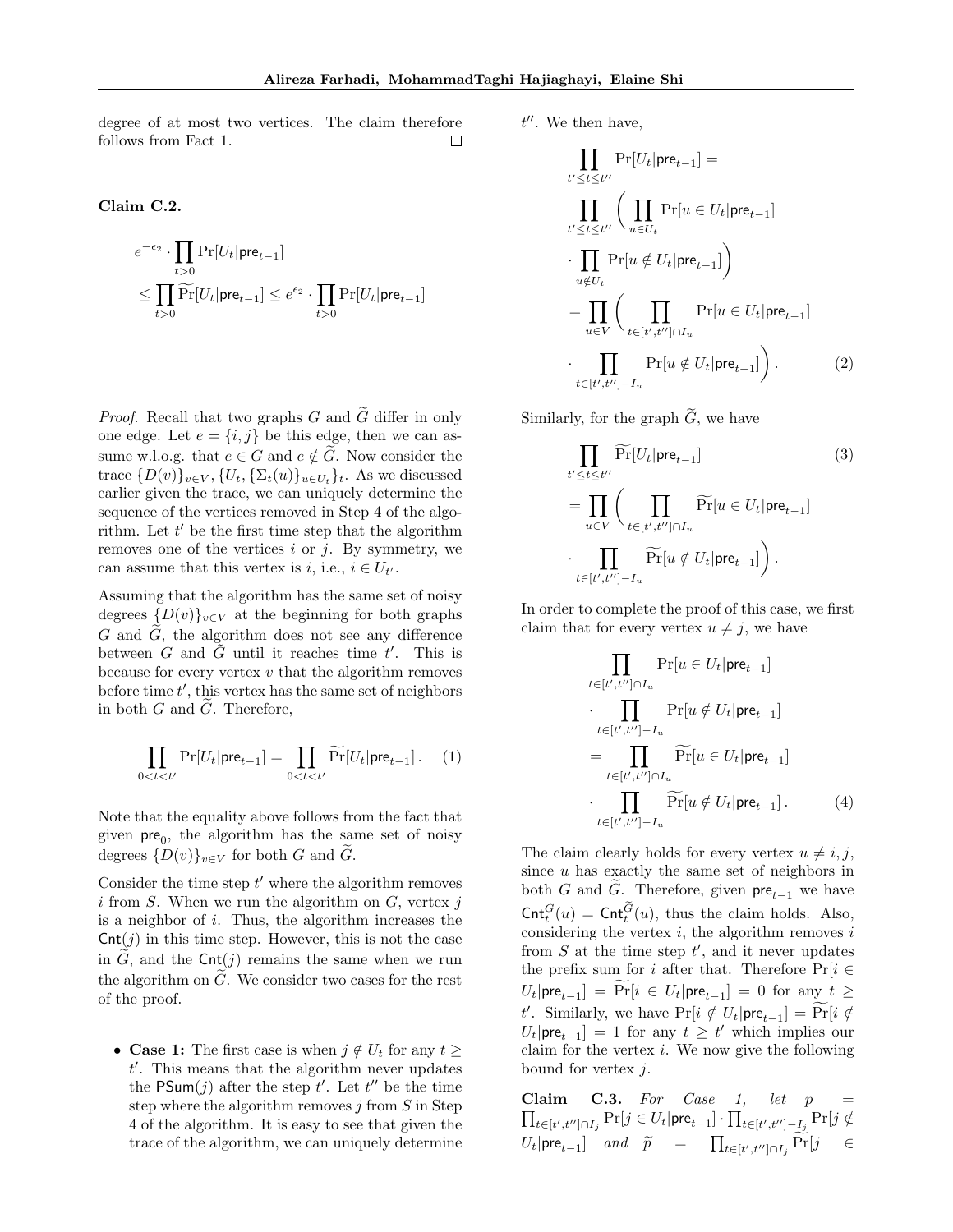$U_t|\mathsf{pre}_{t-1}] \cdot \prod_{t \in [t',t''] - I_j} \Pr[j \notin U_t|\mathsf{pre}_{t-1}], \text{ we}$ then have  $e^{-\epsilon_2}\tilde{p} \leq p \leq e^{\epsilon_2}\tilde{p}$ .

*Proof.* Recall that we are assuming that  $j \notin U_t$ for any  $t \geq t'$ . Therefore,  $[t', t''] \cap I_j = \emptyset$ , and we have

$$
\prod_{t \in [t',t''] \cap I_j} \Pr[j \in U_t | \mathsf{pre}_{t-1}]
$$
\n
$$
\cdot \prod_{t \in [t',t''] - I_j} \Pr[j \notin U_t | \mathsf{pre}_{t-1}]
$$
\n
$$
= \Pr[j \notin \cup_{t' \le t \le t''} U_t | \mathsf{pre}_{t'-1}] .
$$

Similarly, we have

$$
\prod_{t \in [t',t''] \cap I_j} \widetilde{\Pr}[j \in U_t | \mathsf{pre}_{t-1}]
$$
\n
$$
\cdot \prod_{t \in [t',t''] - I_j} \widetilde{\Pr}[j \notin U_t | \mathsf{pre}_{t-1}]
$$
\n
$$
= \widetilde{\Pr}[j \notin \cup_{t' \le t \le t''} U_t | \mathsf{pre}_{t'-1}].
$$

Now considering the vertex  $j$ , the expression  $Pr[j \notin \cup_{t' \leq t \leq t''} U_t | pre_{t'-1}]$  (or  $Pr[j \notin \cup_{t' \leq t \leq t''} U_t | pre_{t'-1}]$  $\cup_{t' \leq t \leq t''} U_t | \mathsf{pre}_{t'-1}]$  can be equivalently thought as the following. For every time step  $t' \leq t \leq t''$ , compute the noisy counter  $\mathsf{Cnt}(i) + \mathcal{N}$  and compare it with the noisy threshold  $T - \mathcal{E}(j)$ , where  $\mathcal N$  is a fresh random noise, and  $\mathcal E(j)$  was chosen the last time  $\textsf{Cnt}(j)$  was reset to 0. We want to know what is the probability that for all of  $t' \leq t \leq t''$ , Cnt $(j) + \mathcal{N}$  never exceeds the threshold  $T - \mathcal{E}(j)$ . This random process is identical to the sparse vector algorithm (see page 57, Algorithm 1 of [\[DR14\]](#page-8-6)), applied to the following database and sequence of queries, with the privacy budget  $\epsilon_2$ . Specifically, the database here is a sequence of boolean values that represent whether  $j$ is connected to the vertex being removed in steps  $t \in [t', t'']$ . The sequence of queries is whether the prefix sum of the database in each time step exceeds  $\mathsf T.$  Note that for  $G$  and  $G$  the two databases defined above differ only in one position, i.e., the bit in time step  $t'$  when i is removed. Moreover, all the prefix sums have sensitity 1. The proof of the sparse vector technique immediately gives us the following (see Theorem 3.23 of [\[DR14\]](#page-8-6)):

$$
e^{-\epsilon_2} \cdot \widetilde{\Pr}[j \notin \bigcup_{t' \le t \le t''} U_t | \mathsf{pre}_{t'-1}]
$$
  
\n
$$
\le \Pr[j \notin \bigcup_{t' \le t \le t''} U_t | \mathsf{pre}_{t'-1}]
$$
  
\n
$$
\le e^{\epsilon_2} \cdot \widetilde{\Pr}[j \notin \bigcup_{t' \le t \le t''} U_t | \mathsf{pre}_{t'-1}] .
$$

Considering any time step  $t > t''$ , the algorithm has removed both vertices  $i$  and  $j$ , and it does not see any difference between  $G$  and  $G$ . Thus,

$$
\prod_{t''
$$

The equality above along with equalities [\(1\)](#page-12-0), [\(4\)](#page-12-1) and also Claim [C.3](#page-12-2) implies Claim [C.2](#page-12-3) for this case.

• Case 2: The second case is when  $j \in U_t$  for some  $t \geq t'$ . Let  $t'' \geq t'$  be the smallest index such that  $j \in U_{t''}$ . It is easy to verify that equations [\(2\)](#page-12-4) and [\(3\)](#page-12-5) still hold in Case 2. Also, Equation [\(4\)](#page-12-1) holds for every vertex  $u \neq j$ . We now give the following bound for vertex j.

<span id="page-13-0"></span>Claim C.4. For Case 2, let  $p =$  $\prod_{t \in [t', t''] \cap I_j}\Pr[j \in U_t | {\mathsf{pre}}_{t-1}] \cdot \prod_{t \in [t', t''] - I_j}\Pr[j \notin$  $U_t|\text{pre}_{t-1}$  and  $\widetilde{p} = \prod_{t \in [t',t''] \cap I_j} \Pr[j]$   $\in$  $U_t|\mathsf{pre}_{t-1}] \cdot \prod_{t \in [t',t''] - I_j} \Pr[j \notin U_t|\mathsf{pre}_{t-1}], \text{ we}$ then have  $e^{-\epsilon_2}\widetilde{p} \leq p \leq e^{\epsilon_2}\widetilde{p}$ .

*Proof.* Recall that we are assuming that  $j \in U_{t}$ and  $j \notin U_t$  for any  $t' \leq t < t''$ . Therefore,  $[t', t''] \cap$  $I_j = \{t''\},\$ and we have

$$
\prod_{t \in [t',t''] \cap I_j} \Pr[j \in U_t | \mathsf{pre}_{t-1}] \cdot \prod_{t \in [t',t''] - I_j} \Pr[j \notin U_t | \mathsf{pre}_{t-1}]
$$
\n
$$
= \Pr[j \in U_{t'} | \mathsf{pre}_{t''-1}]
$$
\n
$$
\cdot \Pr[j \notin \cup_{t' \le t < t''} U_t | \mathsf{pre}_{t'-1}] \qquad \text{(henceforth denoted } p\text{)}.
$$

Similarly, we have

$$
\prod_{t \in [t', t''] \cap I_j} \widetilde{\Pr}[j \in U_t | \mathsf{pre}_{t-1}] \cdot \prod_{t \in [t', t''] - I_j} \widetilde{\Pr}[j \notin U_t | \mathsf{pre}_{t-1}]
$$
\n
$$
= \widetilde{\Pr}[j \in U_{t''} | \mathsf{pre}_{t''-1}]
$$
\n
$$
\cdot \widetilde{\Pr}[j \notin \bigcup_{t' \le t < t''} U_t | \mathsf{pre}_{t'-1}] \qquad \text{(henceforth denoted } \widetilde{p}) .
$$

The expressions p or  $\tilde{p}$  are equivalent to the following. For every time step  $t' \leq t \leq t''$ , the algorithm computes the noisy counter  $\mathsf{Cnt}(j) + \mathcal{N}$  and compares it to the noisy threshold  $T - \mathcal{E}(j)$ . We want to know what is the probability that for all of  $t' \leq t < t''$ , Cnt $(j) + \mathcal{N}$  does not exceed threshold  $T - \mathcal{E}(j)$ , but finally in time  $t''$ , Cnt $(j) + \mathcal{N}$  indeed exceeds threshold  $\mathsf{T} - \mathcal{E}(j)$ . Similar to what we discussed in Claim [C.3,](#page-12-2) we can directly apply the analysis of the sparse vector technique here, and obtain that  $e^{-\epsilon_2} \cdot \tilde{p} \leq p \leq e^{\epsilon_2} \cdot \tilde{p}$ .

$$
\qquad \qquad \Box
$$

Considering any time step  $t > t''$ , the algorithm has removed vertices  $i$  and  $j$ , and the induced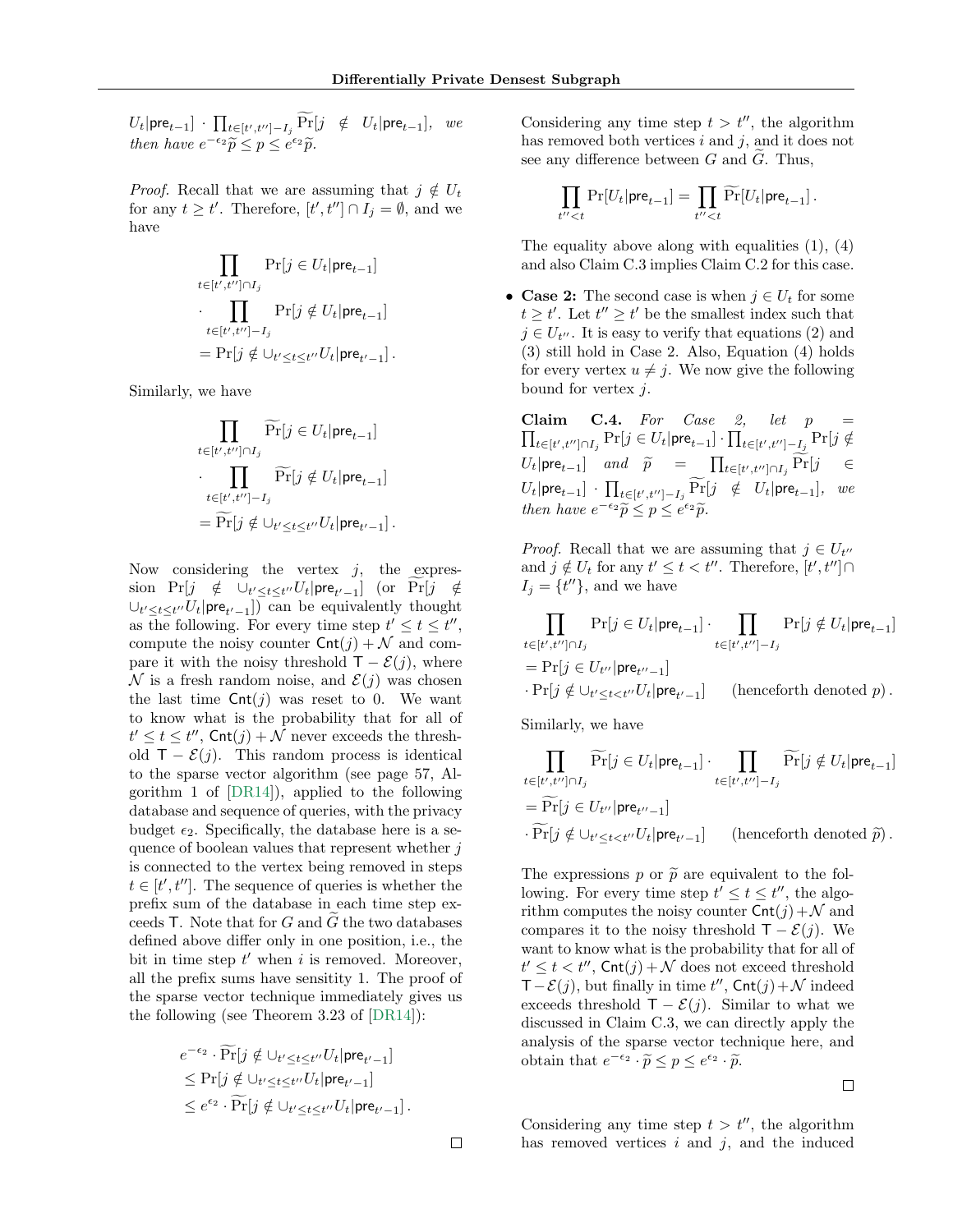subgraph between the vertices in  $S$  is exactly the same for both graphs  $G$  and  $\tilde{G}$ . The algorithm also resets the counters  $\mathsf{Cnt}^G(j)$  and  $\mathsf{Cnt}^G(j)$  at the time step  $t''$ . Furthermore, the PSum values are exactly the same for  $G$  and  $G$  conditioning on  $pre_{t''}$ . Thus, the algorithm does not see any difference between G and  $\tilde{G}$  after the time step  $t''$ and we have

$$
\prod_{t''
$$

The equality above along with equalities [\(1\)](#page-12-0), [\(4\)](#page-12-1) and also Claim [C.4](#page-13-0) implies Claim [C.2](#page-12-3) for this case.

This completes the proof for both Case 1 and Case 2 and proves Claim [C.2.](#page-12-3)  $\Box$ 

<span id="page-14-0"></span>Claim C.5. Let

$$
p := \prod_{u \in V} \Pr[\text{PSum}(u) \text{ outputs}
$$

$$
\{\Sigma_t(u)\}_{t \in I^u} \text{ on updates } \{\text{Cnt}_t^G(u)\}_{t \in I^u}]
$$

and let

$$
\widetilde{p} := \prod_{u \in V} \widetilde{\Pr}[\mathsf{PSum}(u) \text{ outputs} \\\\ \{\Sigma_t(u)\}_{t \in I^u} \text{ on updates } \{\mathsf{Cnt}_t^{\widetilde{G}}(u)\}_{t \in I^u}]
$$

It must be that  $e^{-\epsilon_1}p \leq \tilde{p} \leq e^{\epsilon_1}p$ .

*Proof.* Since G and  $\tilde{G}$  are neighboring, there is at most one  $(u, t)$  pair where  $t \in I_u$  such that  $\mathsf{Cnt}_t^G(u)$  and  $\textsf{Cnt}_t^G(u)$  differ by 1. For all other  $(u, t)$  pair where  $t \in I_u$ , Cnt $_t^G(u)$  and Cnt $_t^G(u)$  must be the same. The claim therefore follows from the  $\epsilon_1$ -DP of the prefix sum mechanism.

**Proof of Theorem 3.1.** Let  $S^*$  be the subgraph output by the algorithm. Observe that  $S^*$  is uniquely determined by trace  $\{D(v)\}_{v\in V}, \{U_t, \{\Sigma_t(u)\}_{u\in U_t}\}_t$ . Therefore, given Claims [C.1,](#page-11-0) [C.2,](#page-12-3) and [C.5,](#page-14-0) we conclude that for any  $S^*$ ,  $e^{-(\epsilon_0+\epsilon_1+\epsilon_2)}$ .  $Pr[S^*] \leq Pr[S^*] \leq$  $e^{\epsilon_0+\epsilon_1+\epsilon_2} \cdot \Pr[S^*]$ . Besides  $S^*$ , the algorithm also needs to output  $d^*$ . Since G and  $\tilde{G}$  differ in at most one edge, and due to the distribution of the noise in computing  $d^*$ , it follows that for any  $d^*$  and  $S^*$ ,

$$
e^{-\epsilon'} \Pr[d^*|S^*] \le \widetilde{\Pr}[d^*|S^*] \le e^{\epsilon'} \Pr[d^*|S^*]
$$

Therefore, for any  $S^*$  and  $d^*$ , we have that  $e^{-(\epsilon_0+\epsilon_1+\epsilon_2+\epsilon')}$   $\cdot \Pr[\check{S}^*,d^*] \leq \widetilde{\Pr}[S^*,d^*] \leq e^{\epsilon_0+\epsilon_1+\epsilon_2+\epsilon'}$  $Pr[S^*, d^*].$  $\Box$ 

#### C.2 Deferred Proofs of Utility

In this section, we prove Theorem 3.2.

To prove Theorem 3.2, we will need to use the following lemma proven by Charikar [\[Cha00\]](#page-8-3).

<span id="page-14-1"></span>**Lemma C.6** (Upper bound on  $d(G)$  [\[Cha00\]](#page-8-3)). Let  $G := (V, E)$  be an undirected graph, and suppose that we arbitrarily assign an orientation to each edge. Let  $d_{\text{max}}$  be the maximum number of edges oriented towards any vertex. Then, it must be that  $d(G) \leq d_{\text{max}}$ .

Proof. of Theorem 3.2

<span id="page-14-2"></span>Claim C.7. With  $1 - 0.1\sigma$  probability, the following holds throughout the algorithm: at the beginning of every time step, let S be the residual set, and let  $v \in S$ ; then,

$$
\left| D(v) - \mathsf{PSum}(v) - |E(v, S)| \right| \le O\left(\frac{1}{\epsilon} \cdot \log^{2.5} n \cdot \log \frac{1}{\sigma}\right) + \mathsf{T}.
$$

*Proof.* Recall that  $\epsilon_0 = \epsilon_1 = \epsilon_2 = \epsilon' = \epsilon/4$ . For a fixed  $v \in V$ , by the property of the **Geom** $(e^{\epsilon_0/2})$ noise distribution in  $D(v)$ , with probability  $1 - \frac{0.1\sigma}{2n}$ ,  $|\textsf{deg}(v) - D(v)| < \frac{C}{\epsilon} \cdot \log n \cdot \log \frac{1}{\sigma}$  for some appropriate constant C. Taking the union bound over all  $v \in V$ , with probability  $1-0.1\sigma/2$ , it holds that for all  $v \in V$ ,  $|\deg(v) - D(v)| < \frac{C}{\epsilon} \cdot \log n \cdot \log \frac{1}{\sigma}.$ 

By Theorem [B.1,](#page-11-1) for any  $v \in V$  and any fixed time step, with probability  $1-\frac{0.1\sigma}{2n^2}$ , the error of PSum $(v)$  for the fixed time step is upper bounded by  $O(\frac{1}{\epsilon} \cdot \log^{2.5} n \cdot$  $\log \frac{1}{\sigma}$ ). Taking a union bound over all time steps, it must be that for any fixed v, with probability  $1-\frac{0.1\sigma}{2n}$ , the error of PSum $(v)$  is upper bounded  $O(\frac{1}{\epsilon} \cdot \log^{2.5} n \cdot$  $\log \frac{1}{\sigma}$  in all time steps. Taking a union bound over all vertices, it must be that with probability  $1 - \frac{0.1\sigma}{2}$ , the above holds for all vertices.

Recall that we do not update  $\mathsf{PSum}(v)$  in every time step, only when  $\mathsf{Cnt}(v) + \mathcal{E}(v) + \mathcal{N}$  has exceeded the threshold T. Further,  $E(v, V \setminus S)$  is equal to the true sum of all increments input to  $\mathsf{PSum}(v)$  so far, plus Cnt(v). For any fixed  $\mathcal{E}(v)$ , with  $1-0.1\sigma/n^3$  probability,  $|\mathcal{E}(v)| \leq O(\frac{1}{\epsilon} \log n \log \frac{1}{\sigma})$ . The same holds for each fixed N. Therefore, with  $1 - 0.1\sigma$  probability, it must be that any noise  $\mathcal{E}(v)$  or N generated throughout the algorithm has magnitude at most  $O(\frac{1}{\epsilon} \log n \log \frac{1}{\sigma})$ . This means with  $1 - 0.1\sigma$  probability, throughout the algorithm and for any  $v$ , the outstanding counter value  $\mathsf{Cnt}(v)$  that has not been accumulated by  $\mathsf{PSum}(v)$ cannot exceed  $\mathsf{T} + O(\frac{1}{\epsilon} \log n \log \frac{1}{\sigma}).$ 

Therefore, with probability  $1-0.1\sigma$ , it must be that at the beginning of every time step, and for every  $v \in S$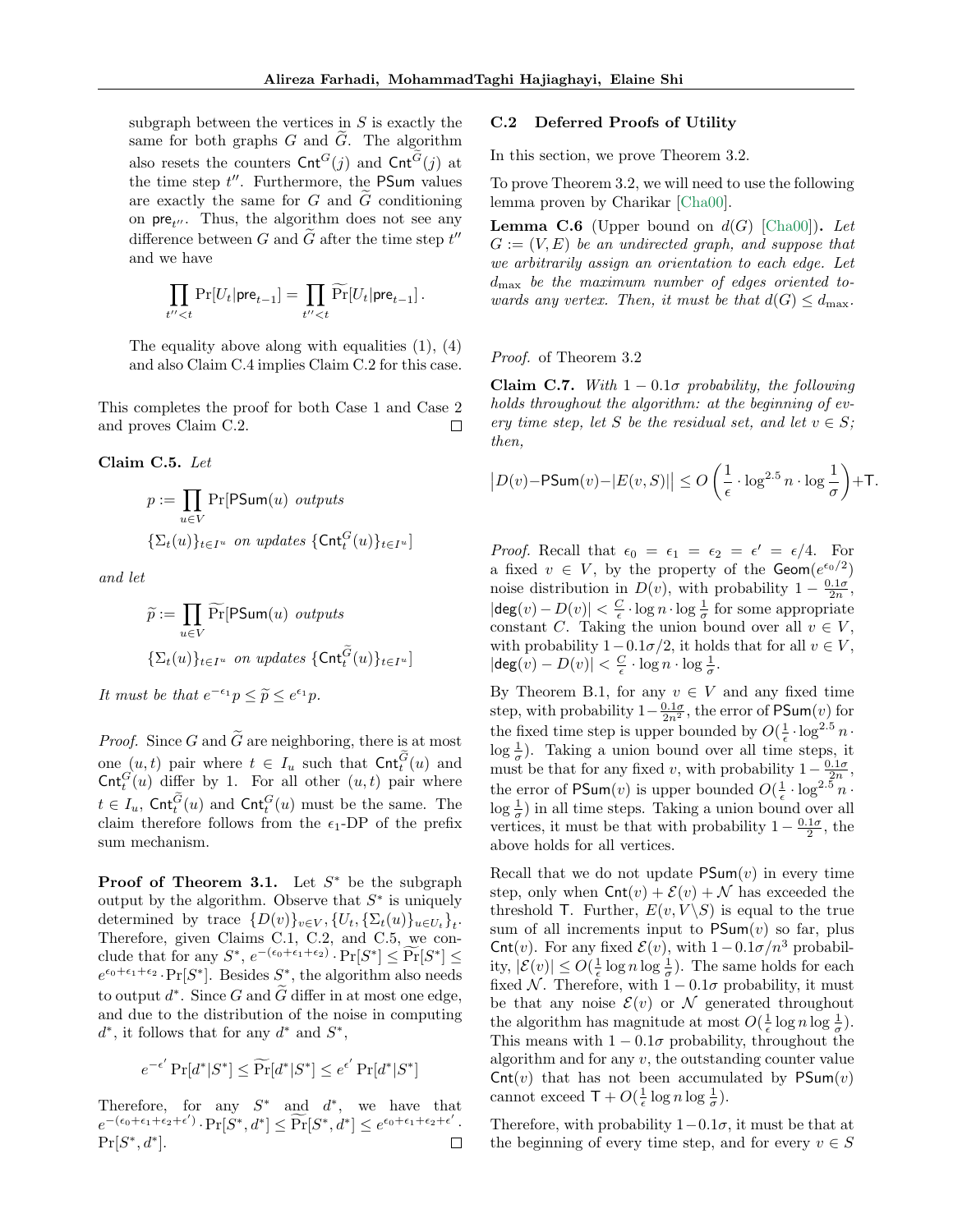$\overline{\phantom{a}}$  $\overline{\phantom{a}}$ 

 $\Box$ 

where S is the current residual set — henceforth, we use  $TruePSum(v)$  to mean the true prefix sum of all inputs that have been sent to  $\mathsf{PSum}(v)$ :

$$
|D(v) - \text{PSum}(v) - |E(v, S)||
$$
  
\n
$$
= |D(v) - \text{PSum}(v) - (\text{deg}(v) - |E(v, V \setminus S|))|
$$
  
\n
$$
\leq |D(v) - \text{deg}(v)| + ||E(v, V \setminus S|) - \text{PSum}(v)|
$$
  
\n
$$
= |D(v) - \text{deg}(v)| + |\text{Cnt}(v) + \text{TruePSum}(v) - \text{PSum}(v)|
$$
  
\n
$$
\leq |D(v) - \text{deg}(v)| + |\text{Cnt}(v)| + |\text{TruePSum}(v) - \text{PSum}(v)|
$$
  
\n
$$
\leq O\left(\frac{1}{\epsilon} \cdot \log n \cdot \log \frac{1}{\sigma}\right) + \text{T} + O\left(\frac{1}{\epsilon} \cdot \log^{2.5} n \cdot \log \frac{1}{\sigma}\right)
$$
  
\n
$$
\leq O\left(\frac{1}{\epsilon} \cdot \log^{2.5} n \cdot \log \frac{1}{\sigma}\right) + \text{T}
$$

<span id="page-15-0"></span>Claim C.8. Consider some execution of our algorithm, and let and let  $\text{err} := \max_{t,v \in S_t} |D(v) \mathsf{PSum}_t(v) - |E(v, S_t)|$  where  $S_t$  denotes the residual set at the beginning of time step t, and  $\mathsf{PSum}_t(v)$  denotes the output of  $\mathsf{PSum}(v)$  at the beginning of time step t. Then,  $d(S^*) \geq (d(G) - 4 \cdot err)/2$ .

*Proof.* Fix an arbitrary time step  $t$ , it holds that  $\min_{v \in S_t} |E(v, S_t)| \leq 2|E(S_t)|/|S_t|$ . Let  $v_t \in S_t$  be the actual vertex that is removed in time step  $t$ , i.e.,  $v_t := \arg \min_v (D(v) - \text{PSum}_t(v)).$  It therefore holds that  $|E(v_t, S_t)| - \min_{v \in S_t} |E(v, S_t)| \leq 2$  · err.

Now, suppose that as a vertex  $v_t$  gets removed from the residual graph  $S_t$ , all edges  $E(v_t, S_t)$  are<br>oriented towards  $v_t$ . Observe that the  $d_{\text{max}} :=$ Observe that the  $d_{\text{max}}$  :=  $\max_t(D(v_t)-PSum_t(v_t))$  value at the end of the algorithm is a good estimate of  $\max_t(E(v_t, S_t))$ . Specifically,  $d_{\text{max}} \geq \max_t (E(v_t, S_t)) - 2 \cdot \text{err}$ . Henceforth let  $t^* := \arg \max_t (D(v_t) - \text{PSum}_t(v_t)),$  and therefore, our algorithm's output  $S^* := S_{t^*}.$ 

By Lemma [C.6,](#page-14-1) it holds that  $d(G) \leq$  $\max_t(E(v_t, S_t)) \leq d_{\max} + 2 \cdot \text{err} = D(v_{t^*}) \mathsf{PSum}_{t^*}(v_{t^*}) + 2 \cdot \mathsf{err} \leq \min_{v \in S_{t^*}} |E(v, S_{t^*})| + 2 \cdot \mathsf{err} +$  $2 \, \cdot \, \mathsf{err} \;\; = \;\; 2 \, \cdot \, \mathsf{err} \;\; \leq \;\; 2 \lvert E(S_{t^*}) \rvert / |S_{t^*}| \, + \, 4 \, \cdot \, \mathsf{err} \;\; = \;\;$  $2|E(S^*)|/|S^*|$ In other words,  $d(S^*) \geq (d(G) - 4 \cdot \text{err})/2.$  $\Box$ 

Finally, observe that by the definition of  $d^*$  and due to Fact 1, with probability  $1 - 0.1\sigma$ ,  $|d^* - d(S^*)| \le$  $O(\frac{1}{\epsilon} \log \frac{1}{\sigma})$ . Theorem 3.2 now follows from this fact, as well as Claims [C.7](#page-14-2) and [C.8,](#page-15-0) and the choice of T.  $\Box$ 

# D Deferred Proofs for the Linear-Time Algorithm

In this section, we prove Theorem 4.1. The DP proof is the same as Theorem 3.1. For the utility analysis, we may assume that whenever  $\mathsf{PSum}(u)$  is updated from  $\Sigma$  to  $\Sigma'$  for any vertex u, it holds that  $\Sigma' - \Sigma < \text{err}/2$  where err is the discretization parameter used in the bucketing — using the same type of arguments as the proof of Claim [C.7,](#page-14-2) one can show that this indeed holds except with  $0.1\sigma$  probability. This means that no vertex v's noisy residual degree  $D(v)$  – PSum(v) should shrink by more than err/2 + 1 in two adjacent time steps, i.e., whenever a vertex  $v$ moves buckets, it cannot move left by more than 1 bucket. Therefore, effectively, the only difference between this linear-time variant and the earlier algorithm in Section 3.1 is the following: in this new variant, we do not necessarily pick  $\arg \min_v(v, S_t)$  in every time step t. We could pick a vertex  $v_t$  in time step t such that  $|v_t-\arg\min_v(v, S_t)| \le$  err. This introduces an additive err term in the proof of Theorem 3.2. Due to the choice of err, and redoing Theorem 3.2 with the extra additive err term, we conclude that the above algorithm achieves  $(2, O(\frac{1}{\epsilon} \cdot \log^{2.5} n \cdot \log \frac{1}{\sigma}))$ -approximation with probability  $1 - \sigma$ .

We now bound the algorithm's runtime. First, not counting the runtime associated with PSum updates, the rest of the algorithm is easily seen to take only  $O(n+m)$  time — specifically, the total work spent in Line 1 is at most  $O(n)$  due to the same reason as Charika's non-DP, linear-time algorithm. Due to the runtime of PSum stated in Theorem [B.1,](#page-11-1) to prove the statement about the runtime, it suffices to show that the number of PSum updates is upper bounded by  $4m$ with probability  $\exp(-\Omega(m))$ . Consider running the algorithm till it makes exactly  $4m$  PSum updates — if the algorithm ends before making  $4m$  PSum updates, we can simply pad it to exactly 4m number of PSum updates by appending filler PSum updates at the end of the algorithm which does not affect the outcome. In this way, there is exactly one noise  $\mathcal E$  associated with each of the 4m PSum updates. Due to the choice of T, the probability that each  $\mathcal E$  is greater than T is at most  $\sigma/n$ . Due to the Chernoff bound, the probability that there exist 3m or more noises  $\mathcal E$  that are greater than T is  $\exp(-\Omega(m))$ . This means that for m of these PSum updates, the true increment input to the PSum instance must be at least 1, and thus one edge must be consumed for each of these m PSum updates. In other words, except with  $\exp(-\Omega(m))$  probability, the algorithm must have ended after having made 4m or fewer PSum updates.